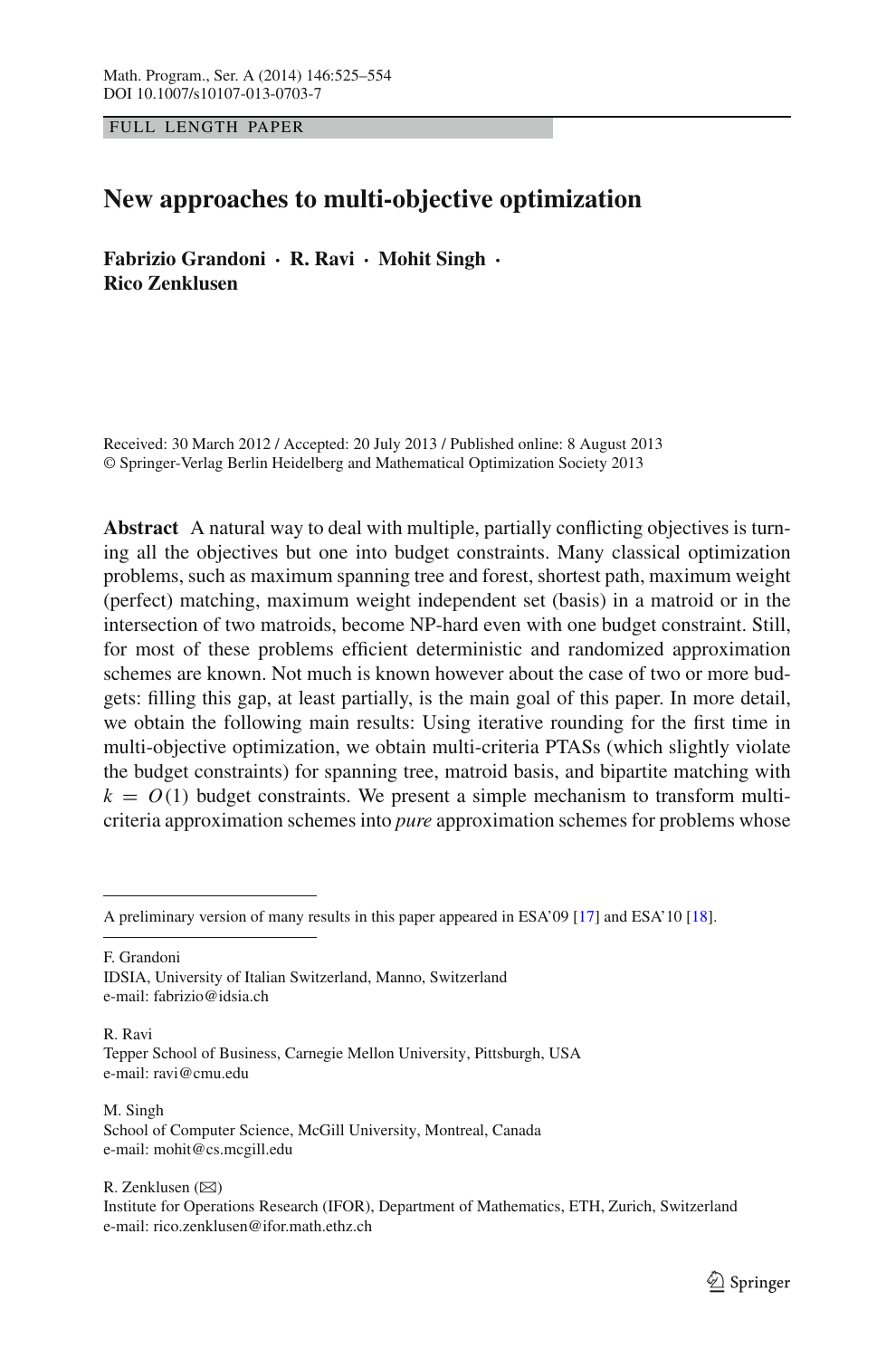feasible solutions define an independence system. This gives improved algorithms for several problems. In particular, this mechanism can be applied to the above bipartite matching algorithm, hence obtaining a pure PTAS. We show that points in lowdimensional faces of any matroid polytope are almost integral, an interesting result on its own. This gives a deterministic approximation scheme for *k*-budgeted matroid independent set. We present a deterministic approximation scheme for *k*-budgeted matching (in general graphs), where  $k = O(1)$ . Interestingly, to show that our procedure works, we rely on a non-constructive result by Stromquist and Woodall, which is based on the Ham Sandwich Theorem.

**Keywords** Multi-objective optimization · Multi-budgeted optimization · Approximation algorithms · Combinatorial optimization

**Mathematics Subject Classification** 90C29 · 90C27

# **1 Introduction**

In many applications, one has to compromise between several, partially conflicting goals. *Multi-Objective Optimization* is a broad area of study in Operations Research, Economics and Computer Science (see [\[17](#page-29-0)[,36](#page-29-2)] and references therein). A variety of approaches have been employed to formulate such problems. Here we adopt the Multi-Budgeted Optimization approach [\[36](#page-29-2)]: we cast one of the goals as the objective function, and the others as *budget constraints*. More precisely, we are given a (finite) set  $F$  of solutions for the problem, where each solution is a subset  $S$  of elements from a given universe *E* (e.g., the edges of a graph). We are also given a weight function  $w: E \to \mathbb{Q}_+$  and a set of  $k = O(1)^1$  $k = O(1)^1$  $k = O(1)^1$  length functions  $\ell^i: E \to \mathbb{Q}_+, 1 \le i \le k$ , that assign a weight  $w(S) := \sum_{e \in S} w(e)$  and an *i*th-length  $\ell^{i}(S) := \sum_{e \in S} \ell^{i}(e)$ ,  $1 \leq i \leq k$ , to every candidate solution *S*. For each length function  $\ell^i$ , there is a budget  $L_i \in \mathbb{Q}_+$ . The *k-budgeted optimization problem* can then be formulated as follows:

minimize/maximize w(*S*) subject to  $S \in \mathcal{F}$ ,  $\ell^{i}(S) \leq L_{i}$ ,  $1 \leq i \leq k$ .

We next use *OPT* to denote an optimum solution. A multi-criteria  $(\alpha_0, \alpha_1, \ldots, \alpha_k)$ approximation algorithm,  $\alpha_i \geq 1$ , is a polynomial-time algorithm which produces an  $\alpha_0$  approximate solution *S* such that  $\ell^i(S) \leq \alpha_i L_i$  for all  $1 \leq i \leq k$ . In particular,  $w(S) \geq w(OPT)/\alpha_0$  for a maximization problem, and  $w(S) \leq \alpha_0 w(OPT)$  for a minimization one. In a polynomial time approximation scheme (PTAS),  $\alpha_0 = 1 + \varepsilon$ for any given constant  $\varepsilon > 0$ , and all the other  $\alpha_i$ 's are 1. In a *multi-criteria* PTAS, all the  $\alpha_i$ 's are at most  $1+\varepsilon$ . Hence, a multi-criteria PTAS might return slightly infeasible solutions. We sometimes call *pure* a standard PTAS, in order to stress its difference from a multi-criteria PTAS.

Following the literature on the topic, we will focus on the set of problems below:

<span id="page-1-0"></span><sup>&</sup>lt;sup>1</sup> The assumption that  $k$  is a constant is crucial in this paper, since many of the presented algorithms will have a running time that is exponential in *k*, but polynomial for constant *k*.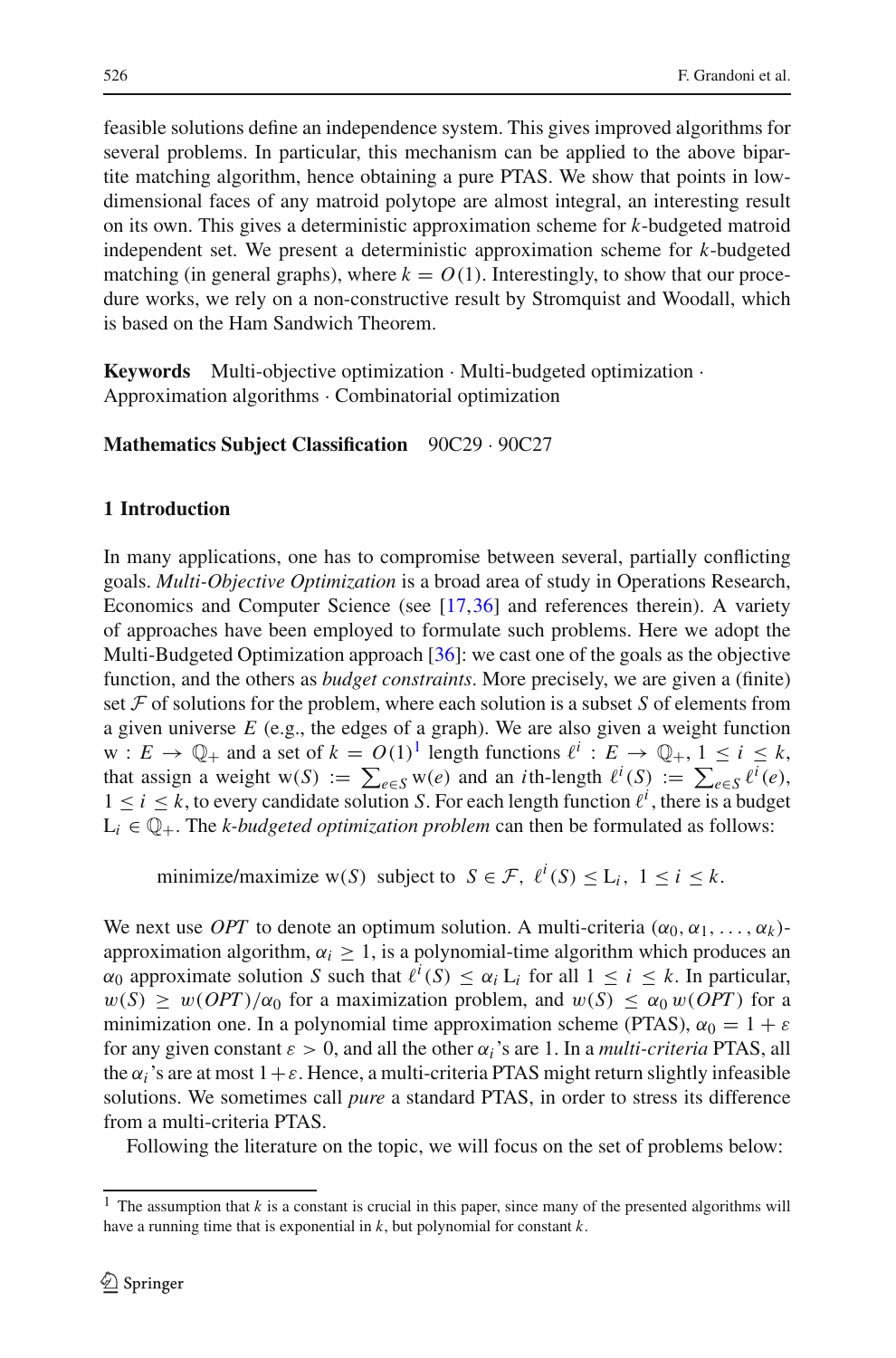- $k$ -budgeted (PERFECT) MATCHING:  $F$  is given by the (perfect) matchings of an undirected graph  $G = (V, E)$ .
- $k$ -budgeted spanning tree (forest):  $\mathcal F$  is given by the spanning trees (forests) of *G*.
- $k$ -budgeted shortest path:  $F$  is given by the paths connecting two given nodes *s* and *t* in *G*.
- $k$ -budgeted matroid independent set (basis):  $\mathcal F$  is given by the independent sets (bases) of a matroid  $M = (E, \mathcal{I})^2$  $M = (E, \mathcal{I})^2$ .
- $k$ -budgeted matroid intersection independent set (basis):  $\mathcal F$  is given by the independent sets (bases) in the intersection of two matroids  $M_1 = (E, \mathcal{I}_1)$  and  $M_2 = (E, \mathcal{I}_2).$

We will consider the minimization version of *k*-BUDGETED SHORTEST PATH. For all the other problems, the minimization version is either trivial or equivalent to its maximization counterpart. Therefore, we will focus only on the maximization version of those problems.

All the above problems are polynomial-time solvable (see, e.g., [\[23](#page-29-3)]) in their unbudgeted version ( $k = 0$ ), but become NP-hard [\[1](#page-28-0)[,6](#page-28-1)] even for a single budget constraint  $(k = 1)$ . For the case of one budget  $(k = 1)$ , PTASs are known for SPANNING TREE [\[35](#page-29-4)] (see also [\[21\]](#page-29-5)), SHORTEST PATH  $[42]$  $[42]$  (see also [\[20](#page-29-7)[,27](#page-29-8)]), and MATCHING [\[6](#page-28-1)]. The approach in  $[35]$  easily generalizes to the case of MATROID BASIS. A PTAS is also known for MATROID INTERSECTION INDEPENDENT SET  $[6]$  $[6]$ . In the case  $2 < k = O(1)$ , one can use a very general construction by Papadimitriou and Yannakakis [\[32](#page-29-9)]. Their technique is based on the construction of  $\varepsilon$ -approximate Pareto curves, and it can be applied to all the problems whose exact version admits a pseudo-polynomial-time (PPT) deterministic (resp., Monte-Carlo) algorithm. We recall that the *exact version* of a given optimization problem asks for a feasible solution of exactly a given *target* weight. This leads to multi-criteria deterministic (resp., randomized) approximation schemes (with  $\alpha_i = 1 + \varepsilon$  for all *i*). In particular, one can achieve the mentioned approximation for *k*-budgeted spanning tree, *k*-budgeted shortest path, and *k*-BUDGETED (PERFECT) MATCHING.

We note that, if one requires feasible solutions, several of the mentioned problems are inapproximable already for two budget constraints (see also Sect. [2\)](#page-6-0). More precisely, the corresponding feasibility problem is NP-complete. In particular, this holds for *k*-budgeted shortest path, *k*-budgeted perfect matching and *k*budgeted spanning tree (and hence also for *k*-budgeted matroid basis and *k*-budgeted matroid intersection basis). Furthermore, for these problems we can exchange the role of the objective function with any one of the budget constraints. We can conclude that in any (polynomial-time)  $(\alpha_0, \alpha_1, \ldots, \alpha_k)$ -approximation algorithm for these problems, at most one  $\alpha_i$  can be 1.

<span id="page-2-0"></span><sup>&</sup>lt;sup>2</sup> We recall that *E* is a finite ground set and  $\mathcal{I} \subseteq 2^E$  is a nonempty family of subsets of *E* (*independent sets*) which have to satisfy the following two conditions: (i)  $I \in \mathcal{I}$ ,  $J \subseteq I \implies J \in \mathcal{I}$  and (ii) *I*, *J* ∈ *I*,  $|I| > |J|$   $\Rightarrow \exists z \in I \setminus J : J \cup \{z\} \in I$ . A *basis* is a maximal independent set. For all matroids used in this paper we make the usual assumption that independence of a set can be checked in polynomial time. For additional information on matroids, see e.g. [\[38](#page-29-10), Volume B].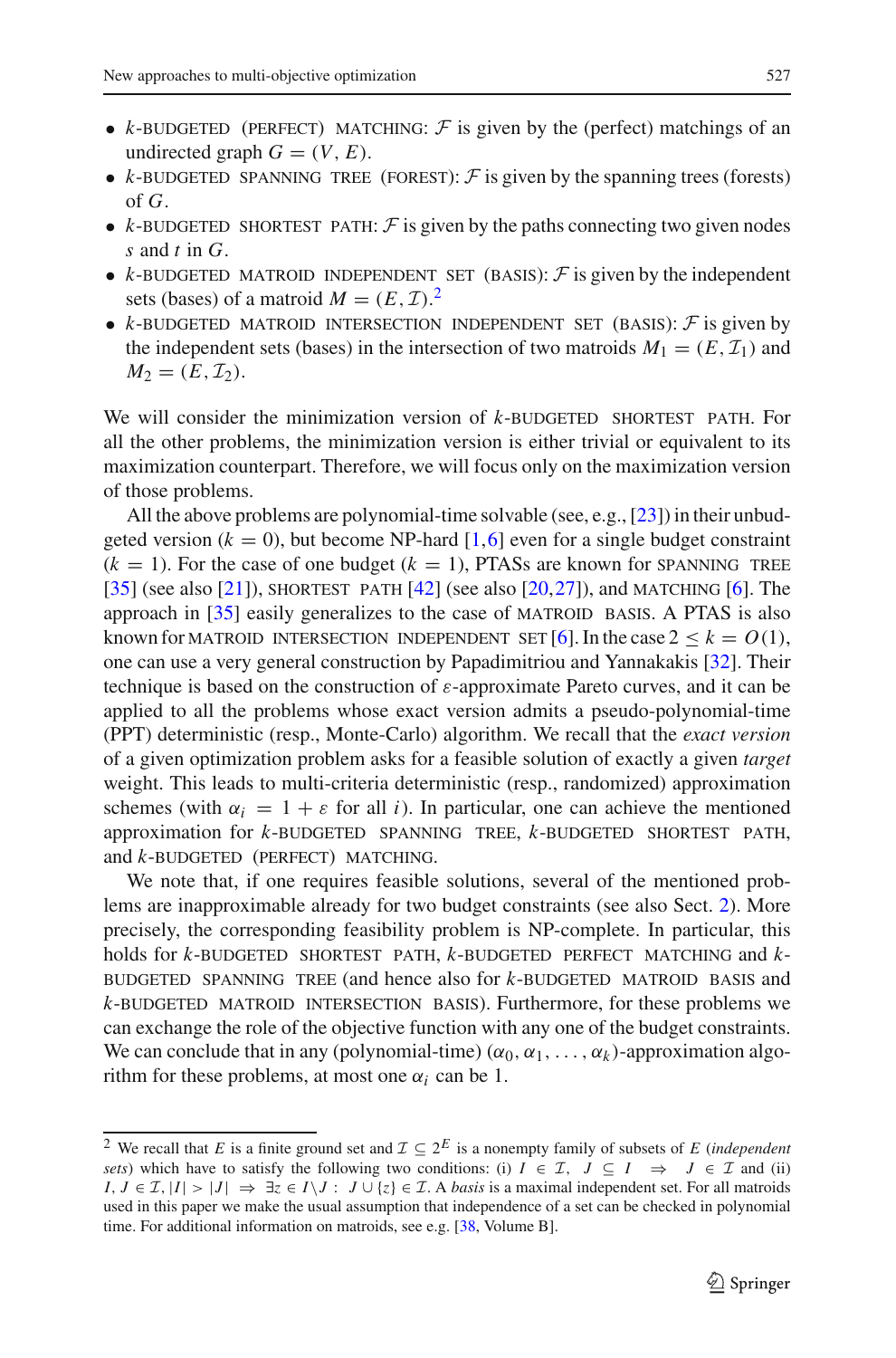We also remark that, for all the other problems, the set of solutions  $\mathcal F$  forms an *independence system*. In other terms, for  $S \in \mathcal{F}$  and  $S' \subseteq S$ , we have  $S' \in \mathcal{F}$ .

*Our Results.* We obtain the following main results:

(1) Using the iterative rounding framework, we obtain simple determinisitc  $(1, 1 + \varepsilon, \ldots, 1 + \varepsilon)$ -approximation algorithm for *k*-BUDGETED SPANNING TREE and *k*-BUDGETED MATROID BASIS. This improves on the  $(1 + \varepsilon, 1 + \varepsilon, \ldots, 1 + \varepsilon)$ approximation algorithms for the same problems in [\[32\]](#page-29-9), and it is best possible approximation-wise from the above discussion. Furthermore, we obtain a (more involved) deterministic  $(1 + \varepsilon, 1 + \varepsilon, \ldots, 1 + \varepsilon)$ -approximation algorithm for *k*-BUDGETED BIPARTITE MATCHING. In contrast, the approach in [\[32](#page-29-9)] achieves the same approximation for general graphs, but the algorithm is Monte-Carlo.

The algorithm for *k*-BUDGETED SPANNING TREE is rather simple; a vertex solution for the natural LP relaxation of the problem is already sparse: it has about *k* edges more than a spanning tree in its support due to the well-known laminarity of an independent set of tight spanning tree constraints (see, e.g.,  $[14]$  $[14]$ ). We remove all edges corresponding to variables of value zero, relax (remove) all the budget constraints, and solve optimally the residual problem (which is a standard spanning tree problem). A preliminary guessing phase ensures that the *k* edges not used in the tree do not add much to the approximation bound for any of the budgets. This approach also gives a very simple proof of the earlier result for the case  $k = 1$  [\[35](#page-29-4)]. An identical approach works also for the more general *k*-BUDGETED MATROID BASIS problem.

Our algorithm for *k*-BUDGETED BIPARTITE MATCHING is more involved: after an initial preprocessing phase, where the algorithm removes all edges with large weight and large length, there is a decomposition phase. In that phase, we run an iterative relaxation algorithm which uses the optimal solution of the natural LP formulation to obtain a modified LP solution. The iterative algorithm ensures that the support of the modified solution is a collection of  $h \leq k$  vertex disjoint paths. Moreover, each of these paths has small weight and length. In the final combination phase, we combine the solutions on these paths to return one feasible matching. Each path can be decomposed in two matchings. The algorithm picks one matching from each of the paths. While the algorithm is a brute force enumeration over all choices (which are  $2^h \leq 2^k$  many), a probabilistic argument is used to show that there exists a choice of a matching from each path which provides a solution with the desired guarantee.

Perhaps even more importantly than these specific results, our main contribution here is to demonstrate that the general framework of iterative rounding can be used to obtain approximation algorithms for various multi-objective optimization problems.

(2) We present a simple but powerful mechanism to transform a multi-criteria PTAS into a pure PTAS for problems whose feasible solutions define an independence system. Similarly, a multi-criteria polynomial randomized time approximation scheme (PRAS) can be transformed into a pure PRAS. The basic idea is as follows. We show that a *good* solution exists even if we scale down the budgets by a small factor. This is done by applying a greedy discarding strategy similar to the greedy algorithm for knapsack. Applying a multi-criteria PTAS (given as a black box) to the scaled problem gives a feasible solution for the original one, of weight *close* to the optimal weight.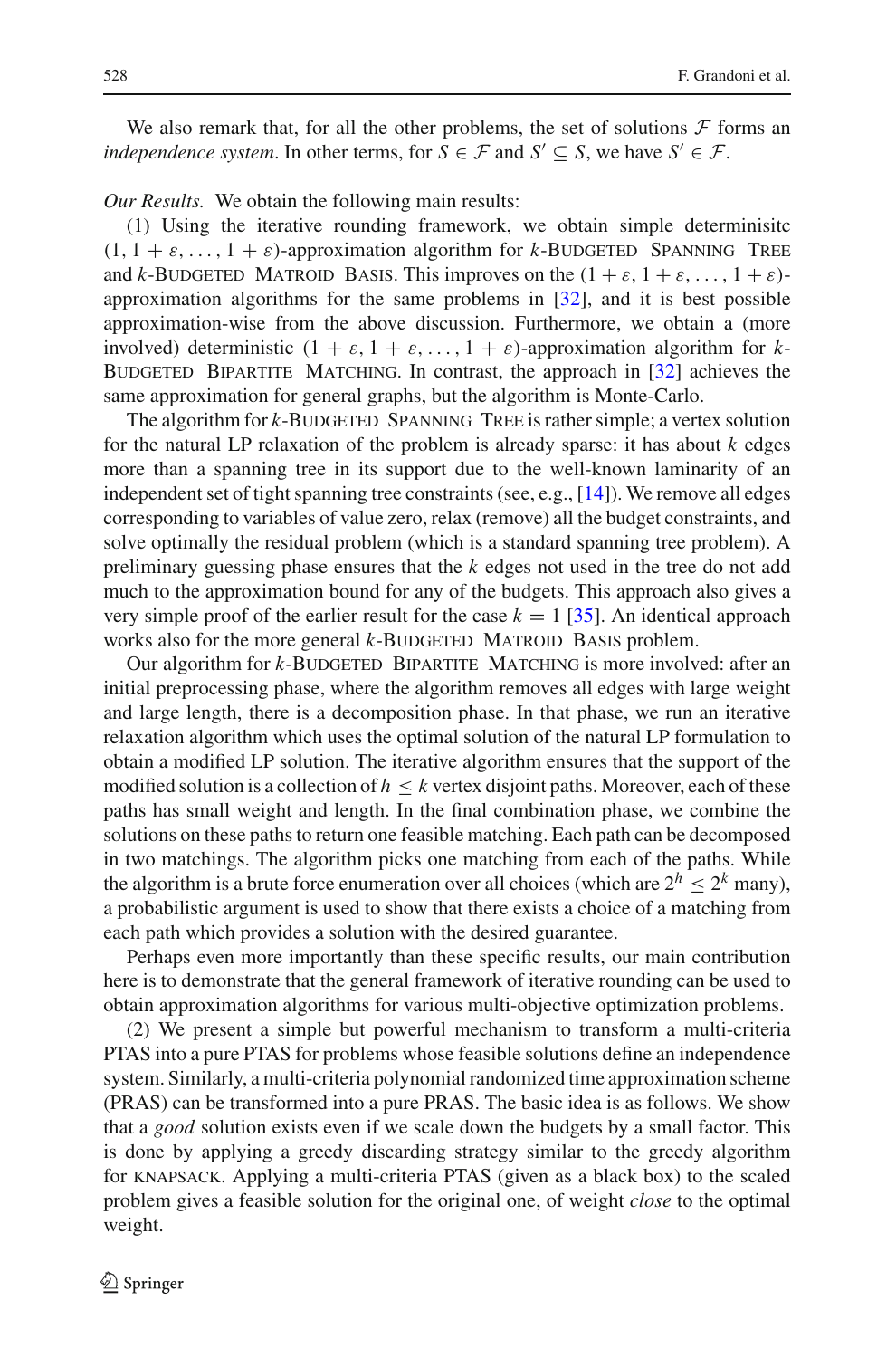To the best of our knowledge, this simple result was not observed before. Indeed, it implies improved approximation algorithms for a number of problems. In particular, we can combine our mechanism with the construction in [\[32](#page-29-9)]. For example, using the PPT-algorithm for EXACT FOREST in  $[5]$  $[5]$ , one obtains a PTAS for *k*-BUDGETED FOREST. Similarly, the Monte-Carlo PPT-algorithm for EXACT MATCHING in [\[30\]](#page-29-11) gives a PRAS for *k*-budgeted matching. The Monte-Carlo PPT-algorithms for exact MATROID INTERSECTION INDEPENDENT SET in  $[9]$ , which works in the special case of representable matroids, $3$  implies a PRAS for the corresponding  $k$ -budgeted problem.

Of course, one can also exploit multi-criteria approximation schemes obtained with different techniques. For example, exploiting the multi-criteria PTAS for *k*-budgeted bipartite matching that we present in this paper, one obtains a PTAS for the same problem. Very recently  $[10]$  $[10]$ , a multi-criteria PRAS for *k*-BUDGETED matroid independent set, based on dependent randomized rounding, has been presented. This implies a PRAS for *k*-budgeted matroid independent set.

(3) Based on a different, more direct approach, we obtain a PTAS (rather than a PRAS) for *k*-BUDGETED MATROID INDEPENDENT SET. The main insight here is a structural property of faces of the matroid polytope<sup>[4](#page-4-1)</sup> which might be of independent interest. Essentially, we show that points in low-dimensional faces of any matroid polytope are almost integral (i.e., they contain few fractional components). More precisely, if the face has dimension *d*, then at most 2*d* components are fractional. A PTAS can then easily be derived as follows. We first guess the most expensive elements in the optimum solution, and reduce the problem consequently. Then we compute an optimal (basic) fractional solution: since the relaxation consists of the matroid polytope with *k* additional linear constraints, the obtained fractional solution lies on a face of the matroid polytope which is at most *k*-dimensional. Consequently, it has at most 2*k* fractional components. By rounding down such fractional components, we obtain a feasible integral solution with the desired approximation guarantee.

(4) Finally, we present a PTAS for *k*-budgeted matching (in arbitrary graphs). Our PTAS works as follows. Let us confuse a matching *M* with the associated incidence vector  $x_M$ . We initially compute an optimal fractional matching  $x^*$  to the natural LP relaxation of *k*-BUDGETED MATCHING, and express it as a convex combination  $x^* = \sum_{j=1}^{k+1} \alpha_j x_j$  of  $k+1$  (or less) matchings  $x_1, \ldots, x_{k+1}$ . Then we exploit a *merging procedure* which, given two matchings  $x'$  and  $x''$  with a parameter  $\alpha \in [0, 1]$ , computes a matching *y* which is not longer than  $z := \alpha x' + (1 - \alpha)x''$  with respect to all *k* lengths, and has comparable weight. This procedure is applied successively: first on the matchings  $x_1$  and  $x_2$  with parameter  $\alpha = \alpha_1/(\alpha_1 + \alpha_2)$ , hence getting a matching *y*'. Then, on the two matchings *y*' and *x*<sub>3</sub> with parameter  $\alpha = (\alpha_1 + \alpha_2)/(\alpha_1 + \alpha_2 + \alpha_3)$ , and so on. The resulting matching is feasible and almost optimal, when performing a preliminary guessing step before applying the patching procedure.

<span id="page-4-0"></span><sup>&</sup>lt;sup>3</sup> A matroid  $M = (E, \mathcal{I})$  is representable if its ground set *E* can be mapped in a bijective way to the columns of a matrix over some field, and  $I \subseteq E$  is independent in *M* iff the corresponding columns are linearly independent.

<span id="page-4-1"></span><sup>&</sup>lt;sup>4</sup> For some given matroid  $M = (E, \mathcal{I})$ , the corresponding matroid polytope  $P_{\mathcal{I}}$  is the convex hull of the incidence vectors of all independent sets.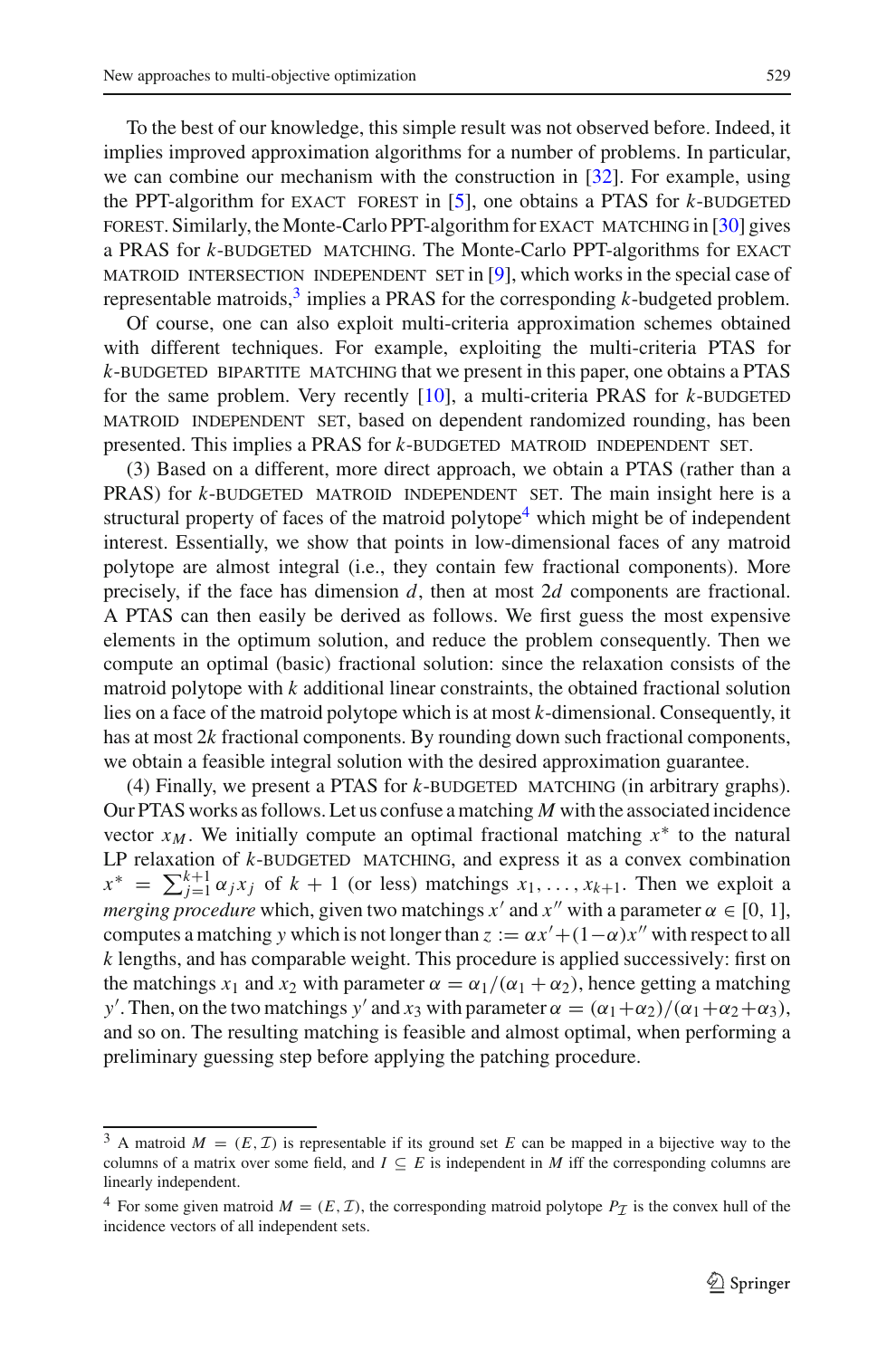An interesting aspect of our procedure is that it relies on a non-constructive theorem of Stromquist and Woodall, which in turn relies on the Ham Sandwich Theorem. The theorem of Stromquist and Woodall implies that some structure exists, which guarantees that the merging procedure we present works.

*Related work.* There are a few general tools for designing approximation algorithms for budgeted problems. One basic approach is combining *dynamic programming* (which solves the problem for polynomial weights and lengths) with *rounding and scaling* techniques (to reduce the problem to the case of polynomial quantities). This leads for example to the FPTAS for 1- BUDGETED SHORTEST PATH  $[20,27,42]$  $[20,27,42]$  $[20,27,42]$  $[20,27,42]$ . Another fundamental technique is the *Lagrangian relaxation method*. The basic idea is relaxing the budget constraints, and lifting them into the objective function, where they are weighted by Lagrangian multipliers. Solving the relaxed problem, one obtains two or more solutions with optimal Lagrangian weight, which can—if needed—be patched together to get a good solution for the original problem. Demonstrating this method, Goemans and Ravi [\[35\]](#page-29-4) gave a PTAS for 1- BUDGETED SPANNING TREE, which also extends to 1- BUDGETED MATROID BASIS. Inspired by this approach, Correa and Levin [\[12](#page-28-6)] presented algorithms for special classes of polynomial-time covering problems with an additional covering constraint. Using the same approach as Goemans and Ravi, with an involved patching step, Berger, Bonifaci, Grandoni, and Schäfer [\[6\]](#page-28-1) obtained a PTAS for 1- BUDGETED MATCHING and 1- BUDGETED MATROID intersection independent set. Their approach does not seem to generalize to the case of multiple budget constraints.

The techniques above apply to the case of one budget. Not much is known for problems with two or more budgets. However, often *multi-criteria* approximation schemes are known, which provide a  $(1+\varepsilon)$ -approximate solution violating the budgets by a factor  $(1 + \varepsilon)$ . First of all, there is a very general technique by Papadimitriou and Yannakakis [\[32](#page-29-9)], based on the construction of  $\varepsilon$ -approximate Pareto curves. Given an optimization problem with multiple objectives, the *Pareto curve* consists of the set of solutions *S* such that there is no solution *S* which is strictly better than *S* (in a vectorial sense). Papadimitriou and Yannakakis show that, for any constant  $\varepsilon > 0$ , there always exists a polynomial-size  $\varepsilon$ -approximate Pareto curve *A*, i.e., a set of solutions such that every solution in the Pareto curve is within a factor of  $(1+\varepsilon)$  from some solution in *A* on each objective. Furthermore, this approximate curve can be constructed in polynomial time in the size of the input and  $1/\varepsilon$  whenever there exists a PPT algorithm for the associated exact problem. This implies multi-criteria FPTASs for *k*-budgeted spanning tree and *k*-budgeted shortest path. Furthermore, it implies a multi-criteria FPRAS for *k*-BUDGETED (PERFECT) MATCHING. The latter result exploits the Monte-Carlo PPT algorithm for EXACT MATCHING in [\[30](#page-29-11)].

The iterative rounding technique was introduced by Jain [\[22](#page-29-12)] for approximating survivable network design problems. The basic idea in iterative rounding for covering problems is as follows: Consider an optimal (fractional) vertex (or extreme point or basic feasible) solution to a linear programming relaxation to the problem, and show that there is a variable with high fractional value (e.g. at least 0.5) which can be rounded up to an integer without losing too much (e.g. 2) in the approximation. The method includes this rounded variable in the integral solution and iterates on a reduced prob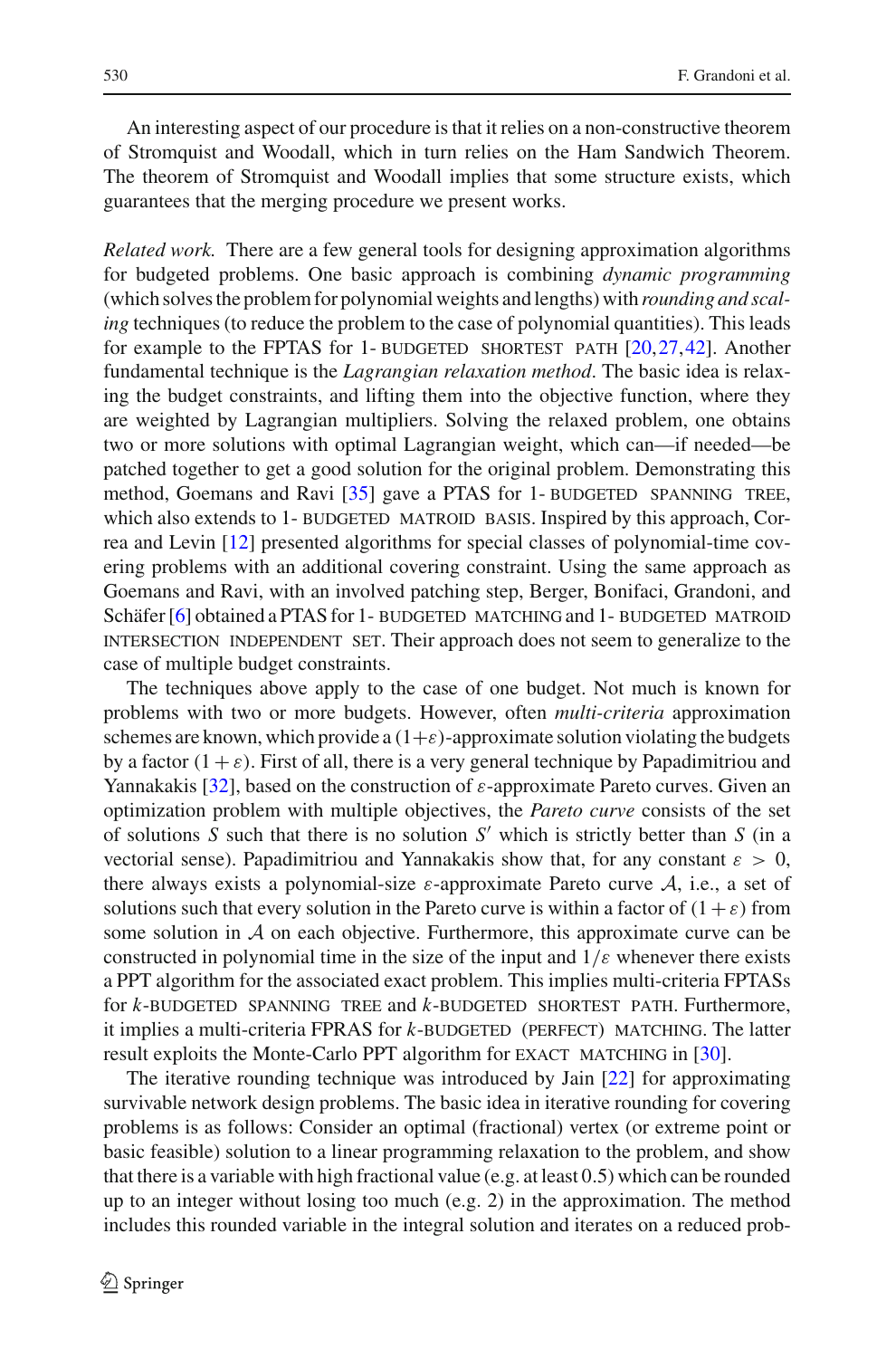lem where the integral variables are fixed. This method can be enhanced by adding a relaxation step, where one relaxes a constraint that can be ignored without losing too much in the feasibility. The iterative relaxation method has been very successful for approximating degree-constrained network design problems [\[24](#page-29-13)[,25](#page-29-14),[39](#page-29-15),[43\]](#page-29-16) and directed network design problems [\[4](#page-28-7)]. Recently, using an iterative randomized rounding approach, Byrka et al. [\[8\]](#page-28-8)developed an improved approximation algorithm for the Steiner tree problem which was further developed in [\[16\]](#page-29-17). In the context of these methods, our paper shows that iterative rounding is a powerful and flexible tool also for approximating multi-objective optimization problems

All mentioned problems are easy in the unbudgeted version. Given an NP-hard unbudgeted problem which admits a ρ-approximation, the *parametric search* technique in [\[28\]](#page-29-18) provides a multi-criteria *k*ρ-approximation algorithm violating each budget by a factor  $k\rho$  for the corresponding problem with  $k$  budgets. This only gives a much weaker *k*-approximation for each objective for the problems considered here. Other techniques lead to logarithmic approximation factors (see, e.g., [\[7,](#page-28-9)[33,](#page-29-19)[34\]](#page-29-20)).

*Subsequent work.* After the conference versions of this paper, relevant progress has been made on some of the problems that we consider here. In [\[11\]](#page-28-10), a randomized rounding approach was suggested which leads to a PRAS for *k*-BUDGETED MATROID INTERsection. Furthermore, also in [\[11\]](#page-28-10), a PTAS for *k*-budgeted matching was obtained. This algorithm is based on the derandomization of a PRAS which is obtained by applying Chernoff bounds to a randomized rounding procedure which iteratively merges pairs of matchings along similar lines as we do here. To obtain sufficient concentration, the symmetric difference of two matchings to merge is cut into  $\Theta(k \log k/\epsilon^2)$  pieces, and within each of theses pieces the edges of one of the two matchings are kept, which is decided randomly. When derandomizing the procedure, all possible  $2^{\Theta(k \log k/\epsilon^2)}$ random outcomes have to be checked in each merge iteration. An advantage of the algorithm for *k*-BUDGETED MATCHING that we present here, is that the running time of our algorithm does not depend on  $\epsilon$ , apart of the initial guessing step. This is particularly of interest for instances where the weight and lengths of each edge is sufficiently small such that the guessing step can be simplified or even skipped.

*Organization.* The rest of this paper is organized as follows. In Sect. [2](#page-6-0) we discuss the approximability of part of the mentioned problems. In Sect. [3](#page-8-0) we present our multicriteria approximation schemes for *k*-Budgeted Spanning Tree, *k*-Budgeted Matroid Basis and *k*-Budgeted Bipartite Matching. Section [4](#page-15-0) contains our pure approximation schemes. In particular, we describe our feasibilization mechanism, give a PTAS for *k*-BUDGETED MATROID INDEPENDENT SET, and a PTAS for *k*-Budgeted Matching.

# <span id="page-6-0"></span>**2 A simple hardness result**

<span id="page-6-1"></span>As a warm-up for the reader, we start by observing a few simple facts about the complexity of the mentioned problems. The following simple theorem might be considered as part of folklore.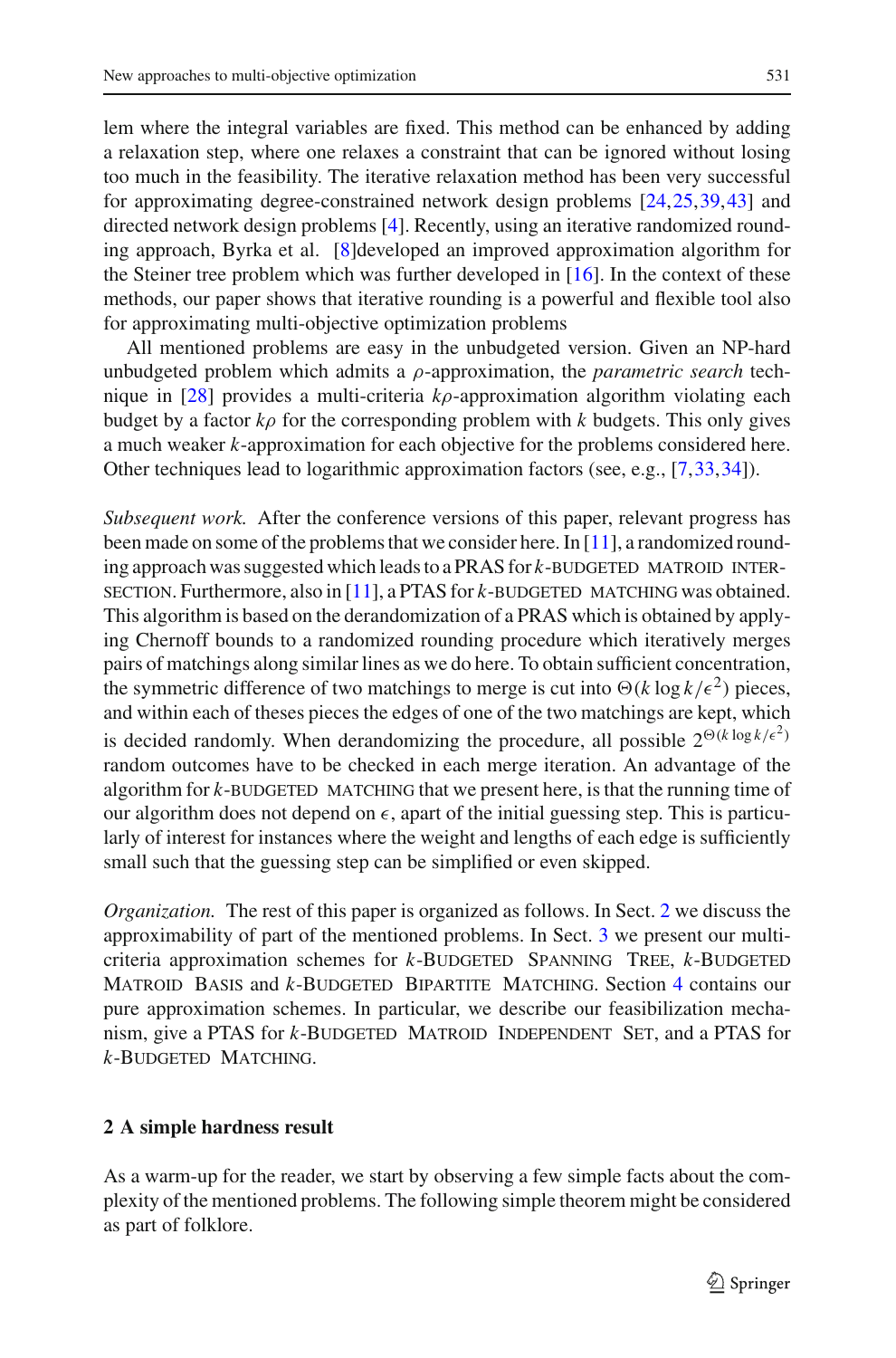**Theorem 2.1** *For k*  $\geq$  2*, it is NP-complete to decide whether there is a feasible solution for k-*budgeted shortest path*, k-*budgeted perfect matching *and k-*budgeted spanning tree (*and hence also for k-*budgeted matroid basis *and k-*budgeted matroid intersection basis)*.*

*Proof* It is sufficient to prove the claim for  $k = 2$ . Consider first 2- BUDGETED SPANning tree: the claim for *k*-budgeted matroid basis and, consequently, for *k*-BUDGETED MATROID INTERSECTION BASIS trivially follows. Let  $\mathcal{P}^+$  denote our (feasibility) problem, and  $\mathcal{P}^{\pm}$  its variant with arbitrary (i.e., positive and/or negative) lengths. Of course,  $\mathcal{P}^{\pm}$  includes  $\mathcal{P}^+$  as a special case. To see the opposite reduction, observe that a spanning tree contains exactly  $n - 1$  edges. Hence, by adding a sufficiently large value *M* to all the lengths, and adding  $(n - 1)M$  to the budgets, one obtains an equivalent problem with non-negative lengths. It is easy to see that  $\mathcal{P}^{\pm}$ includes as a special case the problem  $\mathcal{P}^-$  of determining, for a given length function  $\ell'(\cdot)$  and target L', whether there exists a spanning tree T of length  $\ell'(S) = L'$ : a reduction is obtained by setting  $\ell^1(\cdot) = -\ell^2(\cdot) = \ell'(\cdot)$  and  $L_1 = -L_2 = L'$ . Hence it is sufficient to show that  $P^=$  is NP-complete. We do that via the following reduction from PARTITION: given  $\alpha_1, \alpha_2, \ldots, \alpha_q \in \mathbb{Q}$  and a target  $A \in \mathbb{Q}$ , determine whether there exists a subset of  $\alpha_i$ 's of total value *A*. Consider graph  $G_a$ , consisting of *q* cycles  $C_1, C_2, \ldots, C_q$ , with  $C_i = (a_i, b_i, c_i, d_i)$  and  $c_i = a_{i+1}$  for  $i = 1, 2, \ldots, q - 1$ . Let  $\ell'(a_i b_i) = \alpha_i$ ,  $i = 1, 2, ..., k$ , and set to zero all the other lengths. The target is  $L' = A$ . Trivially, for each spanning tree *T* and each cycle  $C_i$ , the length of  $T \cap C_i$ is either 0 or  $\alpha_i$ . Hence, the answer to the input partition problem is yes if and only if the same holds for the associated instance of  $\mathcal{P}^=$ .

Consider now 2- BUDGETED PERFECT MATCHING. Since each perfect matching contains exactly *n*/2 edges, with the same argument and notation as above it is sufficient to prove the *NP*-completeness of the problem  $\mathcal{P}^-$  of determining, for a given length function  $\ell'(\cdot)$  and target L', whether there exists a perfect matching M of length  $\ell'(M) = L'$ . We use a similar reduction from PARTITION as above. The graph is again given by the cycles  $C_1, \ldots, C_a$ . However, this time each cycle forms a distinct connected component. We use the same lengths  $\ell'$  as above and we again set  $L' = A$ . It is easy to see that, for each perfect matching *M* and each cycle  $C_i$ , the length of  $M \cap C_i$  is either 0 or  $\alpha_i$ . The claim follows. Of course, an even simpler reduction is obtained when working with multigraphs, where the used graph can be reduced to distinct connected components each consisting of two parallel edges.

Eventually consider 2- BUDGETED SHORTEST PATH. We restrict our attention to the graph  $G_q$  as used for the spanning tree reduction, and let  $(s, t) = (a_1, c_q)$ . Since any *s*-*t* path in this graph uses exactly 2*q* edges, we have by the usual argument that it is sufficient to show the *N P*-completeness of the problem  $\mathcal{P}^-$  of determining, for a given length function  $\ell'(\cdot)$  and target L', whether there exists an  $s$ -*t* path *P* of length  $\ell'(P) = L'$ . The claim follows by essentially the same reduction as in the spanning tree case.

**Corollary 2.2** *Unless P* = *NP*, *there is no*  $(\alpha_0, \alpha_1, \ldots, \alpha_k)$ *-approximation algorithm with two or more*  $\alpha_i$ 's equal to 1 for the problems in the claim of Theorem [2.1.](#page-6-1)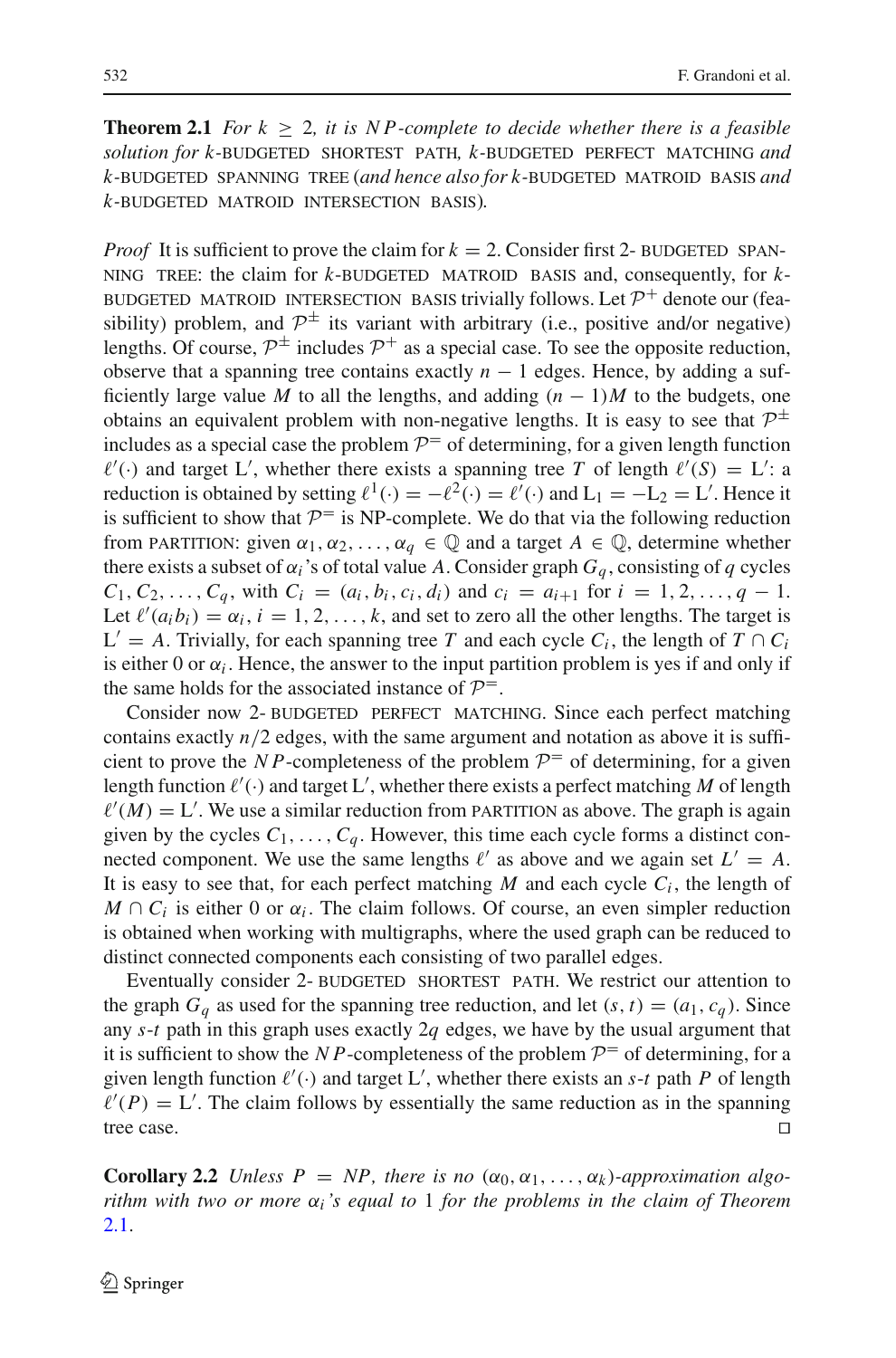*Proof* Observe that one can exchange the roles of the objective function with any one of the budget constraints for the mentioned problems. The claim follows from Theorem [2.1.](#page-6-1)  $\Box$ 

## <span id="page-8-0"></span>**3 Multi-criteria approximation schemes**

In this section we present our multi-criteria approximation schemes, which slightly violate budget constraints. All these algorithms are based on iterative randomized rounding. We start with the matroid basis case and conclude the section with the much more involved algorithm for bipartite matching.

### 3.1 *k*-Budgeted matroid basis

Consider the following linear programming relaxation (LP-MB) for the problem. There  $\sum_{e \in S} x_e$ . Here *r* denotes the rank function of the matroid *M*. is a variable  $x_e$  for each element  $e \in E$ . For any subset  $S \subseteq E$ , we denote  $x(S) =$ 

(LP-MB) maximize 
$$
\sum_{e \in E} w(e) x_e
$$
  
\nsubject to  $x(E) = r(E)$ ,  
\n $x(S) \le r(S)$ ,  $\forall S \subseteq E$   
\n $\sum_{e \in E} \ell^i(e) x_e \le L_i$ ,  $\forall 1 \le i \le k$   
\n $x_e \ge 0$ ,  $\forall e \in E$ .

The polynomial time solvability of the linear program (LP-MB) follows from the polynomial time separation of the rank constraints [\[13](#page-28-11)]. The following characterization follows from a standard uncrossing argument. A proof is presented for completeness.

We recall that a *chain* is a family *F* of sets such that for any  $F_1, F_2 \in \mathcal{F}$ , we have either  $F_1 \subseteq F_2$  or  $F_2 \subseteq F_1$ .

Furthermore, for any  $S \subseteq E$ , we denote by  $\chi(S) \in \{0, 1\}^E$  the *incidence vector* of *S*, i.e.,  $(\chi(S))_e = 1$  for  $e \in S$  and  $(\chi(S))_e = 0$  for  $e \in E \backslash S$ .

<span id="page-8-1"></span>**Lemma 3.1** *Let x be a vertex solution of the linear program (LP-MB) such that*  $x_e > 0$ *for each e*  $\in$  *E* and let  $T = \{S \subseteq E \mid x(S) = r(S)\}$  *be the set of all tight subset*  $\sum_{e \in E} \ell^{i}(e) x_e = L_i$  *of tight length constraints such that constraints. Then there exists a chain*  $C \subseteq T$  *and a subset*  $J \subseteq \{1 \leq j \leq k\}$ 

1. *The vectors*  $\{\chi(S) \mid S \in C\} \cup \{\ell^i \mid i \in J\}$  *are linearly independent,* 

- 2.  $span({\chi(S) | S \in C}) = span({\chi(S) | S \in T})$ *,*
- 3.  $|C| + |J| = |E|$ .

*Proof* Since (LP-MB) is a polytope with |*E*| variables, any vertex of (LP-MB) can be described as the intersection of  $|E|$  constraints of (LP-MB) that are linearly independent and tight with respect to *x*. Since  $x_e > 0$  for  $e \in E$ , the only constraints of (LP-MB) that can be tight with respect to *x* are rank constraints, i.e.,  $x(S) = r(S)$  for some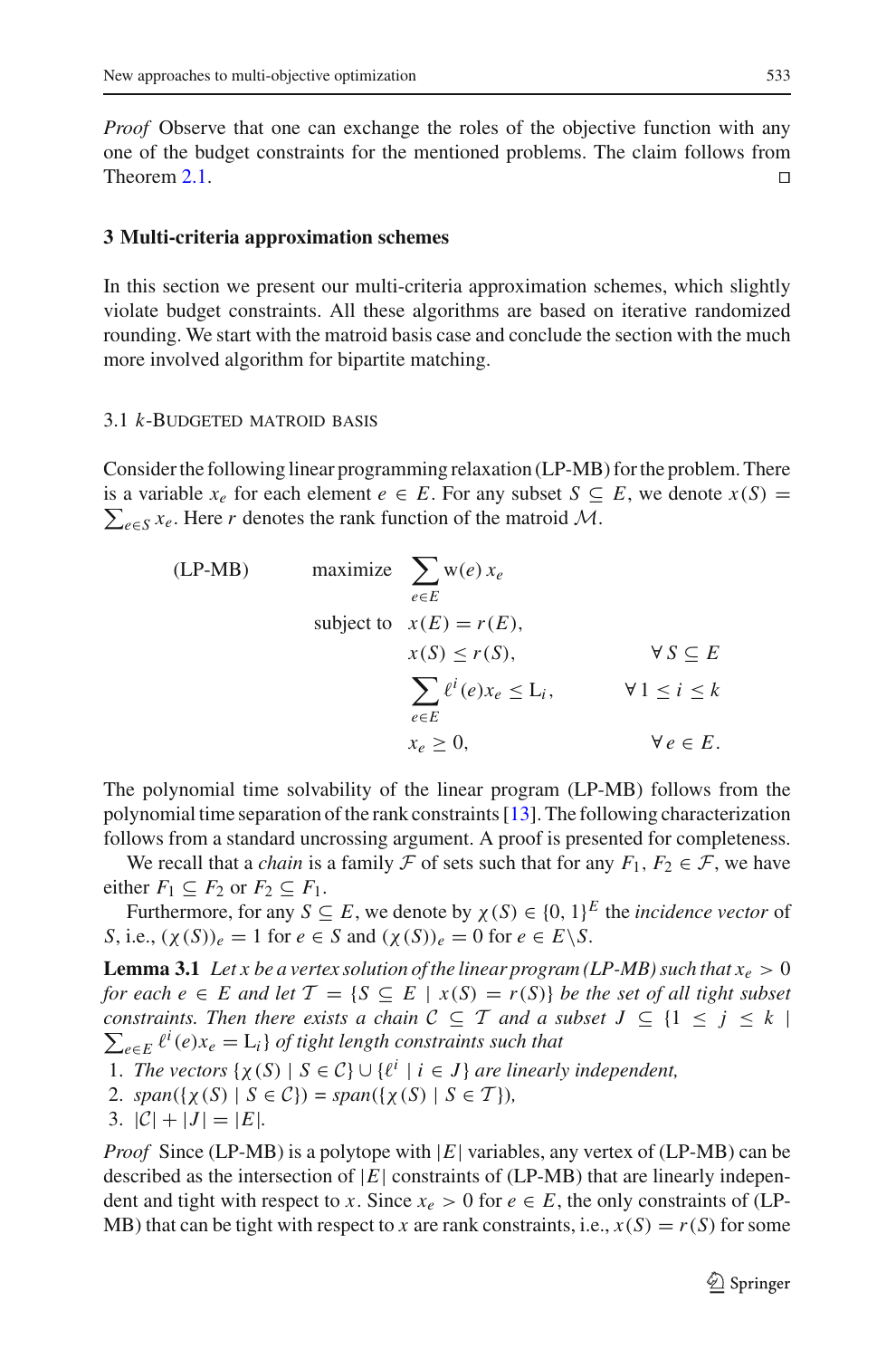- 1. Guess all elements in the optimal solution satisfying  $\ell^i(e) \geq \frac{\epsilon}{L} L_i$ . Include all such elements in the solution and update the matroid by contracting these elements in the matroid. Delete all other heavy elements e with  $\ell^i(e) \geq \frac{\epsilon}{k} L_i$  for any i from M. Update  $L_i$
- 2. Find a vertex solution  $x$  of (LP-MB) for the residual problem.
- 3. Pick any maximum weight basis in the support of  $x$ .

#### <span id="page-9-0"></span>Fig. 1 Algorithm for *k*-BUDGETED MATROID BASIS

set  $S \subseteq E$ , and length constraints. In general, there may be many choices of  $|E|$  linearly independent and tight constraints that define *x*. Actually, among all tight constraints with respect to x one can choose any maximal subset of linearly independent constraints to define *x*. We first choose a maximal number of linearly independent and tight rank constraints, which can be represented by a family of tight sets  $C \subseteq T$ . Notice that by choosing a maximal family we have span({ $\chi(S) | S \in C$ }) = span({ $\chi(S) | S \in T$ }). The chosen tight rank constraints define a face of the matroid polytope. By [\[38,](#page-29-10) p. 778], any face of the matroid polytope can be defined by a family of tight rank constraints corresponding to sets  $C$  that form a chain (together with possibly tight nonnegativity constraints, which does not apply to our case since  $x > 0$ . Hence, we can choose *C* to be a chain. We complete the chosen rank constraints with a maximal number of tight length constraints that are linearly independent among each other and with respect to the chosen rank constraints. We represent those constraints by the indices of the chosen length constraints  $J \subseteq \{1 \le j \le k \mid \sum_{e \in E} \ell^i(e) x_e = L_i\}$ . Hence,  $\{\chi(S) \mid S \in \mathcal{F}\} \cup \{\ell^i \mid i \in J\}$  are linearly independent vectors by constructions. Since they uniquely define *x*, we have  $|C| + |J| = |E|$ , thus completing the proof.  $\Box$ 

Consider the algorithm for *k*-BUDGETED MATROID BASIS in Fig. [1.](#page-9-0) We first perform a pruning step to *guess* all elements in the optimal solution with *i*th-length at least  $\frac{\epsilon L_i}{k}$  for any  $1 \le i \le k$ . Then we solve the linear program (LP-MB) for the residual problem and remove all elements which the linear program sets to zero. We then select the maximum weight basis under weight function  $w$  ignoring the rest of the length functions. Observe that the last step is equivalent to relaxing all the *k* length constraints and solving the integral linear program for the matroid basis problem.

**Theorem 3.2** *For any*  $\epsilon > 0$ *, there exists an algorithm for k*-BUDGETED MATROID BASIS,  $k = O(1)$ , which returns a basis B with  $\ell^{i}(B) \leq (1+\epsilon)L_{i}$  for each  $1 \leq i \leq k$ , *and*  $w(B) \geq w(OPT)$ *, where OPT is a maximum-weight basis that satisfies all length constraints. The running time of the algorithm is*  $O(m^{O(k^2/\epsilon)})$ *.* 

*Proof* Consider the algorithm described in Fig. [1,](#page-9-0) whose running time trivially satisfies the claim. First observe that the support of a vertex solution to (LP-MB) on a matroid with  $r(E) = n$  has at most  $n + k$  elements. In fact, from Lemma [3.1,](#page-8-1) we have  $|E| = |\mathcal{C}| + |J|$ . But  $|\mathcal{C}| \le r(E)$  since  $\mathcal C$  is a chain and  $x(C)$  equals a distinct integer between 1 and  $r(E)$  for each  $C \in C$ . Also  $|J| \leq k$  proving the claim. Let  $L'_i$  be the *i*th budget of the residual problem solved in step 2 of the algorithm. Observe that the weight of the basis returned is at least the weight of the LP-solution and hence is at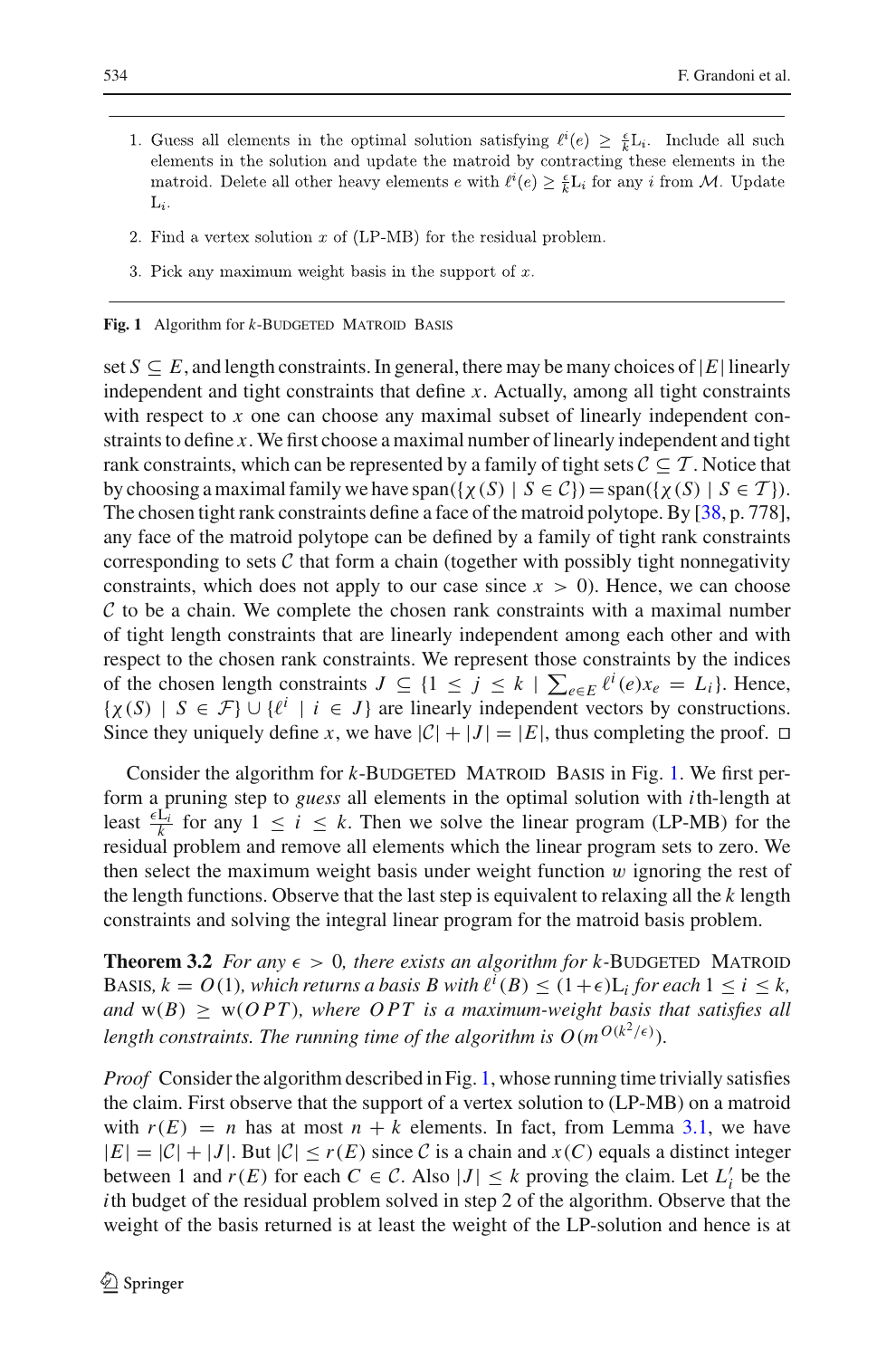least  $w(OPT)$ . Now, we show that the *i*th-length is at most  $L'_i + \epsilon L_i$ . Observe that any basis must contain  $r(E)$  elements out of the  $r(E) + k$  elements in the support. Hence, the longest *i*th-length basis differs from the minimum *i*th-length basis by at most  $k \cdot \frac{\epsilon}{k} L'_i = \epsilon L'_i$ . But the minimum *i* th-length basis has *i* th-length at most the length of the fractional basis which is at most  $L'_i$ . The claim follows.

#### 3.2 *k*-Budgeted bipartite matching

In this section we present a multi-criteria PTAS for *k*-BUDGETED BIPARTITE MATCHing.

We formulate the following linear programming relaxation (LP-BM) for the problem. We use  $\delta(v)$  to denote the set of edges incident to  $v \in V$ .

(LP-BM) maximize 
$$
\sum_{e \in E} w(e) x_e
$$
  
\nsubject to  $\sum_{e \in \delta(v)} x_e \le 1$ ,  $\forall v \in V$   
\n $\sum_{e \in E} \ell^i(e) x_e \le L_i$ ,  $\forall 1 \le i \le k$   
\n $x_e \ge 0$ ,  $\forall e \in E$ .

Consider the algorithm for *k*-BUDGETED BIPARTITE MATCHING in Fig. [2.](#page-11-0) Our algorithm works in three phases.

In the *Preprocessing Phase*, the algorithm guesses all the edges in *OPT* of weight at least  $\delta w(OPT)$  or *i*th-length at least  $\delta L_i$  for some *i*. Here  $\delta$  is a proper function of  $\epsilon$  and *k*. This guessing can be performed in time polynomial in *n* (but exponential in  $\delta$ ). The algorithm then includes all the guessed edges in the solution, and deletes the remaining heavy edges and all edges incident to vertices which have already been matched by guessed edges. It also reduces the L*i*'s accordingly. After this phase  $w(e) \leq \delta w(OPT)$  and  $\ell^i(e) \leq \delta L_i$  for each edge *e*.

In the *Decomposition Phase* our algorithm computes over a series of pruning and iterative steps, a solution to the *k*-budgeted matching problem on a reduced graph that is eventually a collection of paths. In Step (c), we discard nodes of degree 0 or of degree 3 or higher so as to leave only paths and cycles; Finally, one edge from each cycle is removed in this step. In Step (e), we further break each path into subpaths of bounded total weight and length. This pruning is useful in the later Combination Phase when we choose one of the two matchings in each path: the bounded difference ensures that one such combination is near optimal. The use of vertex solutions in all the residual problems ensures that the total number of edges thrown away in all the above stages is roughly of the order of the extra budget constraints in the problem which is  $O(k/\gamma)$ for a parameter  $\gamma \simeq O(\epsilon/\sqrt{k})$ . Finally, we output a feasible fractional vertex solution  $x^g$  to the LP with the following properties:

(1) The support of  $x^g$  is a collection of vertex disjoint paths  $S_1, \ldots, S_h$  where  $h \leq k$ . (2)  $x^g$  is a (1 +  $\epsilon$ /4)-approximate solution.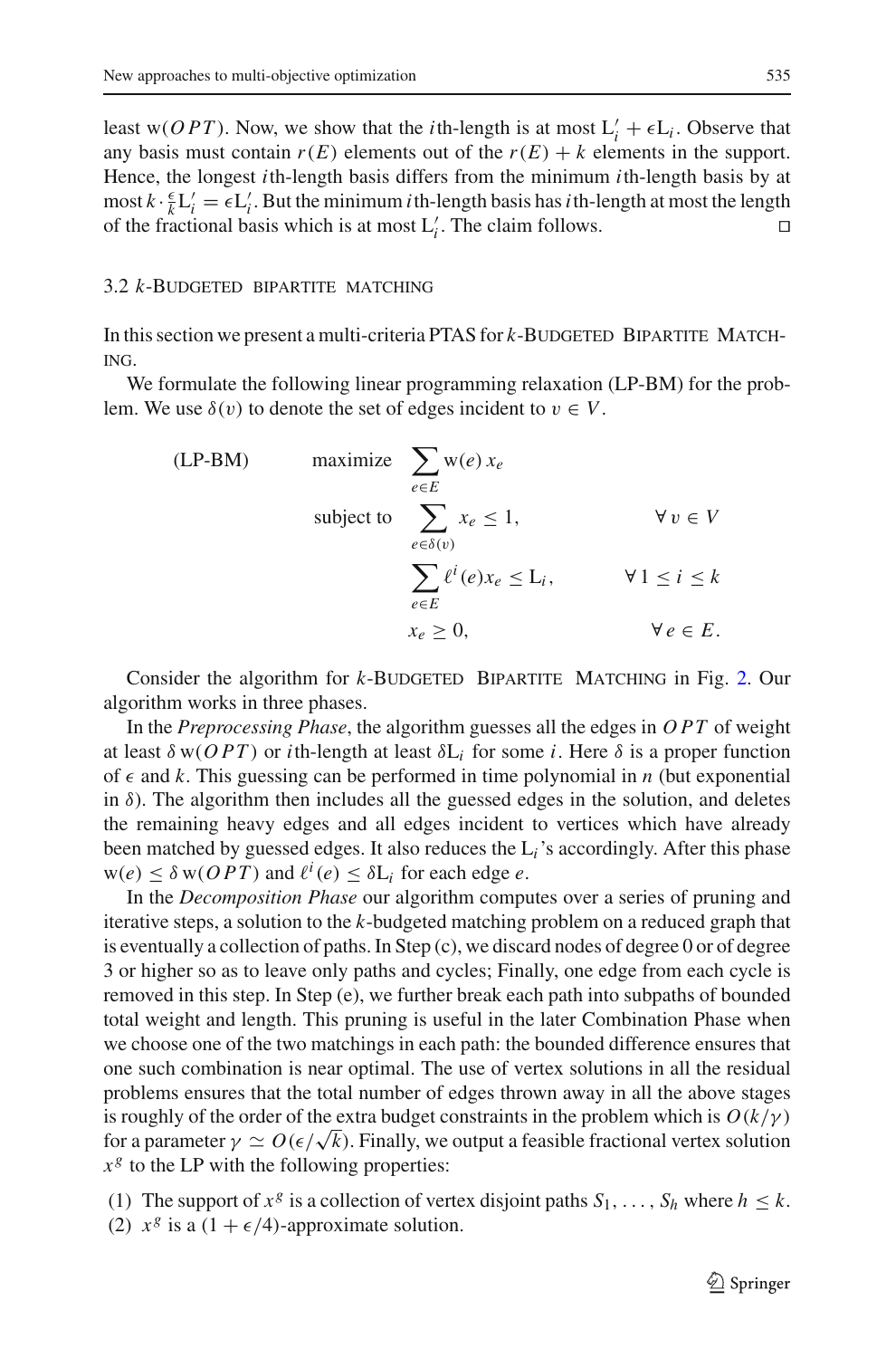#### Preprocessing

(a) Let  $\delta = \epsilon^2/(36k\sqrt{2k\ln(k+2)})$ . Guess all the edges e in OPT such that  $w(e)$  $\delta w(OPT)$  or  $\ell^{i}(e) \geq \delta L_{i}$  for some i, and add them to the solution. Reduce the problem consequently.

#### Decomposition

- (b) Compute the optimal fractional vertex solution  $x^b$  to LP-BM for the reduced problem. As long as there is an integral variable, reduce the problem appropriately and iterate.
- (c) Remove all the nodes of degree zero and of degree at least 3, and all the edges incident to the removed nodes. Compute an optimal fractional vertex solution  $x^c$  to the problem LP-BM in the remaining graph. As long as there is an integral variable, reduce the problem appropriately and iterate. Finally, remove one edge from each remaining cycle.
- (d) Compute an optimal fractional vertex solution  $x^d$  to the problem LP-BM in the remaining graph. As long as there is an integral variable, reduce the problem appropriately and iterate.
- (e) Let  $\gamma = \epsilon/(2\sqrt{2k\ln(k+2)})$ . As long as there is a path  $P = (e_1, e_2, \ldots, e_t)$  in the support of  $x^d$  such that  $w(P) > \gamma w(x^d)$  or  $\ell^i(P) > \gamma \ell^i(x^d)$  for some i, find a minimal prefix  $P' = (e_1, e_2, \dots, e_{t'})$  of P satisfying the condition above and remove  $e_{t'}$  from the graph.
- (f) Compute an optimal fractional vertex solution  $x^f$  to the problem LP-BM in the remaining graph. As long as there is an integral variable, reduce the problem appropriately and iterate.
- (g) Let  $P_1, P_2, \ldots, P_q$  be the set of paths induced by  $x^f$ . Return the subpaths  $S_1, S_2, \ldots, S_h$ formed after deleting the internal nodes whose matching constraints are not tight with respect to  $x^f$ . Return the solution  $x^g$  which is  $x^f$  induced on the edges in  $S_i$  for each  $1 \leq i \leq h$ .

Combination

(h) Let  $M_j$  and  $\bar{M}_j$  be the two matchings partitioning  $S_j$ . Return the matching  $M'$  satisfying the following properties: (i) For each  $S_i$ ,  $M' \cap S_i \in \{M_i, \bar{M}_i\}$ ; (ii)  $w(M') \geq (1 \epsilon/2$ )w(x<sup>g</sup>) and  $\ell^{i}(M') \leq (1+\epsilon/2)\ell^{i}(x^{g})$  for all *i*.

#### <span id="page-11-0"></span>Fig. 2 Algorithm for *k*-BUDGETED BIPARTITE MATCHING

- (3) For each  $S_i$ , the degree constraints of the vertices of  $S_i$  are tight except for its endpoints.
- (4) For each  $S_i$ ,  $w \cdot x^g(S_i) \le \gamma w(OPT)$  and  $\ell^i \cdot x^g(S_j) \le \gamma L_i$  for each  $1 \le i \le k$ For each  $S_i$ ,  $w \cdot x^s(S_i) \leq \gamma w(OPI)$  and  $v \cdot x^s$ <br>and  $1 \leq j \leq h$  where  $\gamma = \epsilon/(2\sqrt{2k \ln(k+2)})$ .

In the final *Combination Phase*, the paths  $S_1, \ldots, S_h$  are used to compute an approximate feasible (integral) solution. The algorithm enumerates over all the  $2<sup>h</sup>$  matchings which are obtained by taking, for each  $S_i$ , one of the two matchings which partition  $S_i$ . This enumeration takes polynomial time since  $h \le k = O(1)$ . A probabilistic argument is used to show that one of these matchings satisfies the claimed approximation guarantee of the algorithm.

*Analysis.* We now analyze the three phases of the algorithm, bounding the corresponding approximation guarantee and running time. Consider first the *Preprocessing*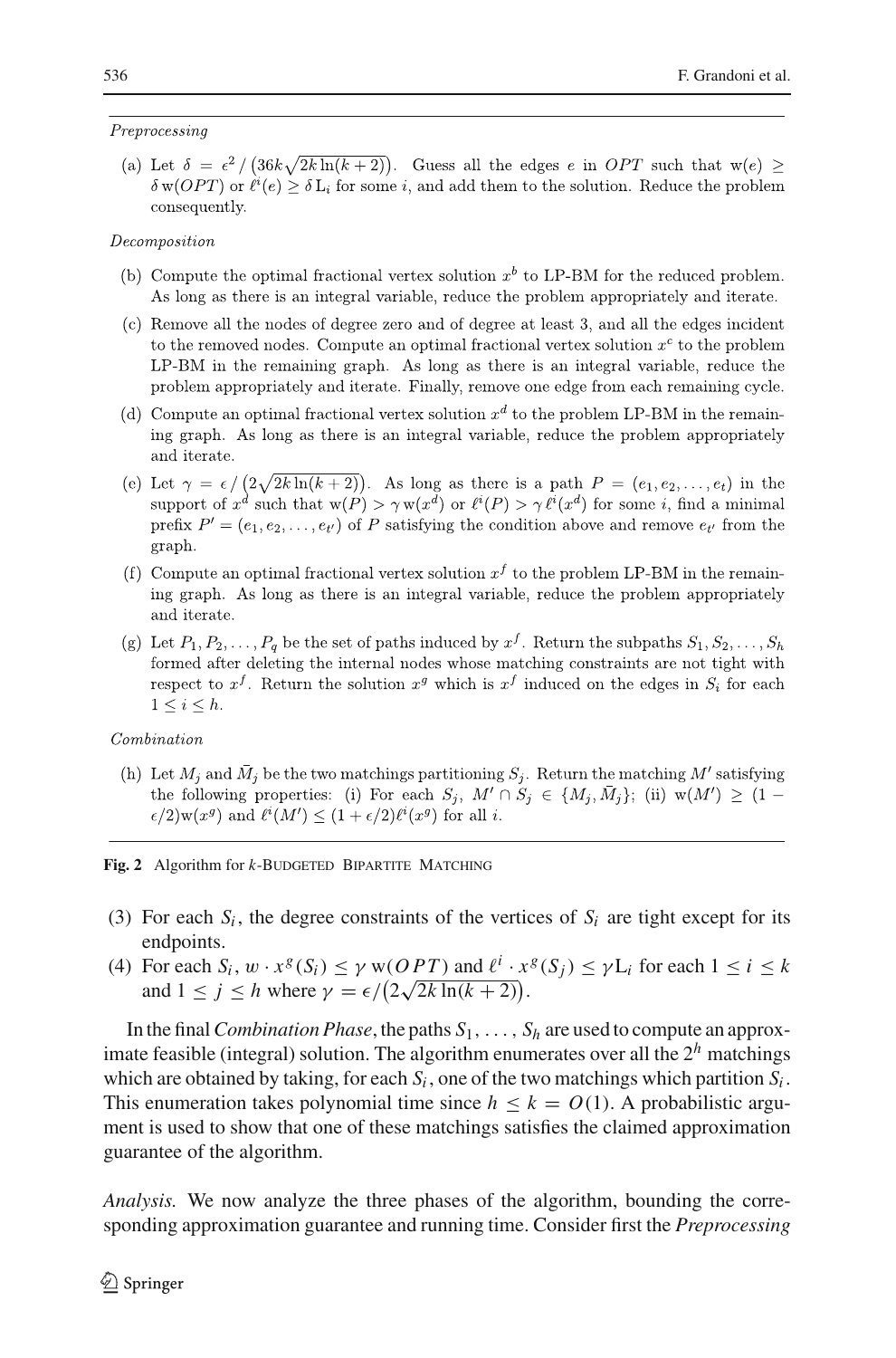*Phase*. In order to implement Step (a), we have to consider all the possible choices, and run the algorithm for each choice. Observe that there are at most  $(k + 1)/\delta$ such heavy edges in the optimal solution, and hence the number of possibilities is  $O(m^{(k+1)/\delta}) = O(m^{O(k^2 \sqrt{k \log k}/\epsilon^2)})$ . The algorithm generates a different subproblem for each possible guess of the edges. In the following we will focus on the run of the algorithm where the guessed edges correspond to an optimal solution.

Consider now the *Decomposition Phase*. We prove that the output of this phase satisfies the four properties stated above. Observe that by construction the algorithm returns a collection of edge disjoint paths whose interior vertices have tight degree constraints. Properties (3) and (4) follow by construction. We now argue that the number of paths is bounded by *k*, proving Property (1).

#### **Lemma 3.3** *The number h of subpaths in Step (g) is upper bounded by k.*

*Proof* Consider the solution  $x^f$ . The number of variables  $|E| = \sum_{i=1}^q |P_i|$  is upper bounded by the number of tight constraints. Let  $q'$  be the number of internal nodes whose matching constraint is not tight in  $x<sup>f</sup>$ . Note that the matching constraints at the endpoints of each path are not tight. Hence the number of tight constraints is at  $\max \sum_{i=1}^{q} (|P_i| - 1) - q' + k = |E| - q - q' + k \ge |E|$ , from which  $q + q' \le k$ . Observe that, by definition, the number *h* of subpaths is exactly  $q + q'$  (we start with *q* subpaths, and create a new subpath for each internal node whose matching constraint is not tight). The claim follows.

Clearly, solution  $x^g$  satisfies all the constraints. We next argue that the weight of  $x<sup>g</sup>$  is nearly optimal. In Steps (c), (e) and (g) we remove a subset of edges whose optimal fractional value is larger than zero in the step considered. In the following lemma we bound the number of edges removed. Due to the Preprocessing Phase, the weight of these edges is negligible, which implies that the consequent worsening of the approximation factor is sufficiently small. This proves Property (2).

**Lemma 3.4** *The algorithm removes at most*

- 1. 7*k edges in Step (c);*
- 2. (*k* + 1)/γ *edges in Step (e);*
- 3. 2*k edges in Step (g).*
- *Proof* (1) In the beginning of Step (c), all variables are strictly fractional. Thus, every vertex in  $V_1$ , the set of vertices with tight degree constraints, has degree at least two. Let *E* be the residual edges. Note that  $|E| \leq |V_1| + k$  since the number of tight constraints is at most  $|V_1| + k$ . Let *H* be the set of nodes of degree at least 3. Observe that

$$
2(|V_1| + k) \ge 2|E| \ge \sum_{v \in V_1} deg(v) \ge \sum_{v \in V_1 \setminus H} 2 + \sum_{v \in H} deg(v) \implies \sum_{v \in H} deg(v) \le 2|H| + 2k.
$$

Since  $deg(v) \ge 3$  for each  $v \in H$  we have  $|H| \le 2k$ . Thus  $\sum_{v \in H} deg(v) \le 6k$ .

<sup>2</sup> Springer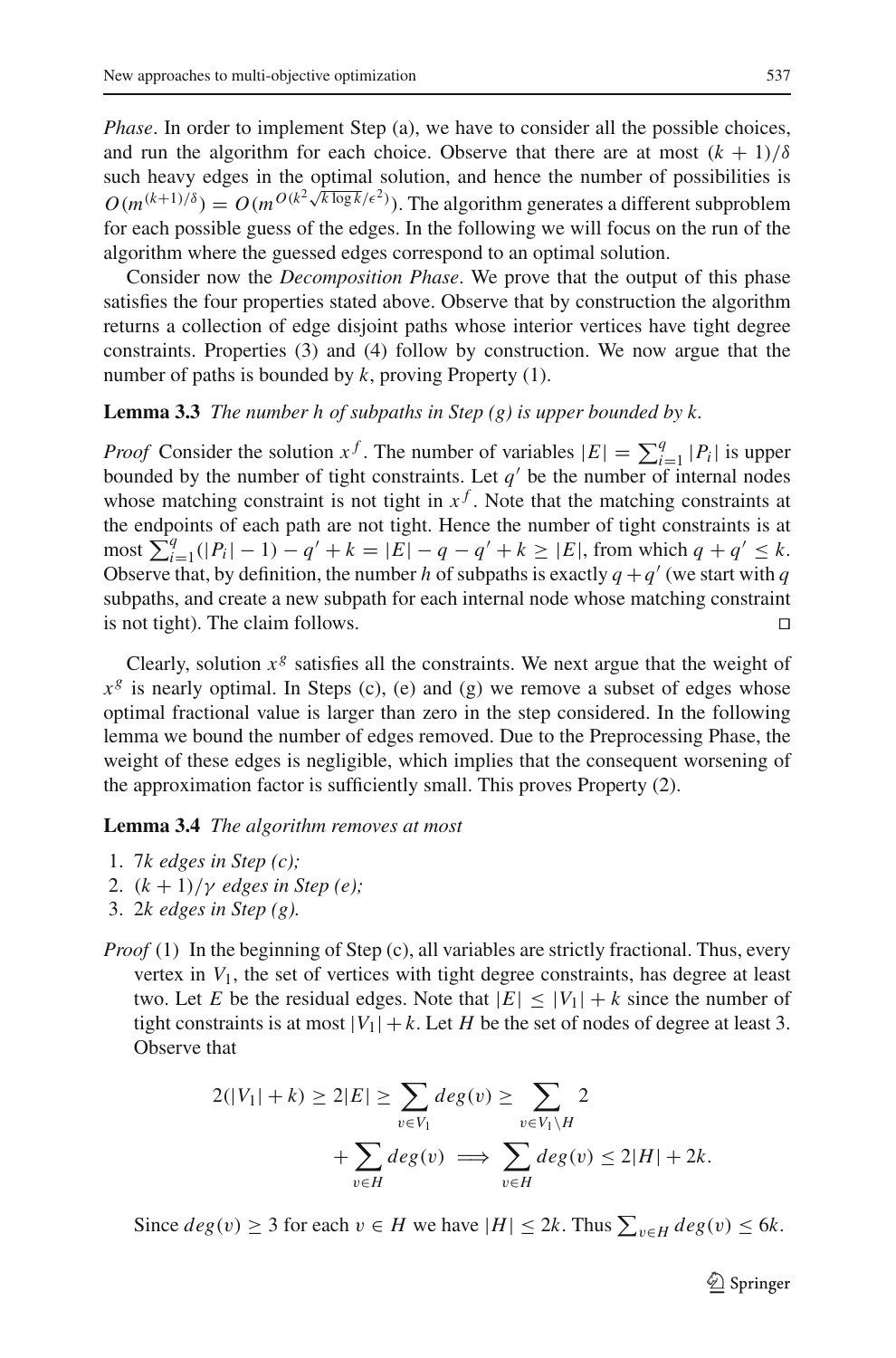After removing nodes of degree 0 and at least 3, the graph consists of a set of paths and cycles. Let  $C_1, C_2, \ldots, C_q$  be the set of cycles, and  $P_1, P_2, \ldots, P_r$  be the set of paths. We next show that  $q \leq k$  with an analogous counting argument, and hence at most *k* more edges are removed. Since *G* is bipartite, each cycle  $C_i$  must be even and therefore the corresponding matching constraints must be dependent. Moreover, the endpoints of each path cannot correspond to tight matching constraints. Thus the total number of edges over all such even cycles is  $|E| = \sum_{i=1}^{q} |C_i| + \sum_{j=1}^{r} |P_j|$  while the number of tight and independent degree constraints and budget constraints is at most  $\sum_{i=1}^{q}(|C_i| - 1) + \sum_{j=1}^{r}(|P_j| - 1) +$  $k = |E| - q - r + k$ . Since the number of variables is at most the number of tight and independent constraints at any vertex solution, we obtain that the number of cycles and paths altogether is at most *k*.

- (2) Each minimal subpath *P*' considered in Step (e) satisfies either w(*P*') >  $\gamma$  w( $x$ <sup>*d*</sup>) or  $\ell^{i}(P') > \gamma \ell^{i}(x^{d})$  for some *i*. Since the edges of *P'* are not considered any more in the following iterations of Step (e), the condition  $w(P') > \gamma w(x^d)$  can be satisfied at most  $1/\gamma$  times. Similarly for the condition  $\ell^{i}(P') > \gamma \ell^{i}(x^{d})$ . It follows that the number of minimal subpaths, and hence the number of edges remove, is upper bounded by  $(k + 1)/\gamma$ .
- (3) Let  $V'$  be the set of internal vertices for which the degree constraints are not tight in the paths  $P_1, \ldots, P_q$  and let  $V_1$  be the set of vertices with tight degree constraints. Thus, we have  $deg(v) \geq 2$  for each  $v \in V_1 \cup V'$ . But the total number of edges is at most  $|V_1| + k$ . Thus we have  $|V'| \leq k$ . We remove exactly two edges for each vertex in V' obtaining the claimed bound.

 $\Box$ 

Each of the steps  $(b)$  to  $(g)$  is run polynomially many times and takes polynomial time. Hence the overall running time of the Decomposition Phase is polynomial.

Consider eventually the *Combination Phase*. As described earlier, the running time of this phase is bounded by  $O(2^k n^{O(1)})$ . The following lemma, which is the heart of our analysis, shows that a subset  $M'$  satisfying Properties (i) and (ii) defined in the *Combination Phase* (h) always exists. Henceforth the algorithm always returns a solution. Although we use a randomized argument to prove the lemma, the algorithm is completely deterministic and enumerates over all solutions. Recall that  $M_j$  and  $M_j$ are the two matchings which partition subpath  $S_i$ .

<span id="page-13-0"></span>**Lemma 3.5** *In Step (h) there is always a set of edges M satisfying Properties (i) and (ii).*

*Proof* Consider the following packing problem

$$
(PACK) \quad \text{maximize} \quad \sum_{j=1}^{h} (y_j \, \mathbf{w}(M_j) + (1 - y_j) \, \mathbf{w}(\bar{M}_j))
$$
\n
$$
\text{subject to} \quad \sum_{j=1}^{h} (y_j \, \ell^i(M_j) + (1 - y_j) \, \ell^i(\bar{M}_j)) \le L_i, \quad \forall \, 1 \le i \le k
$$
\n
$$
y_j \in \{0, 1\}, \quad \forall \, 1 \le j \le h.
$$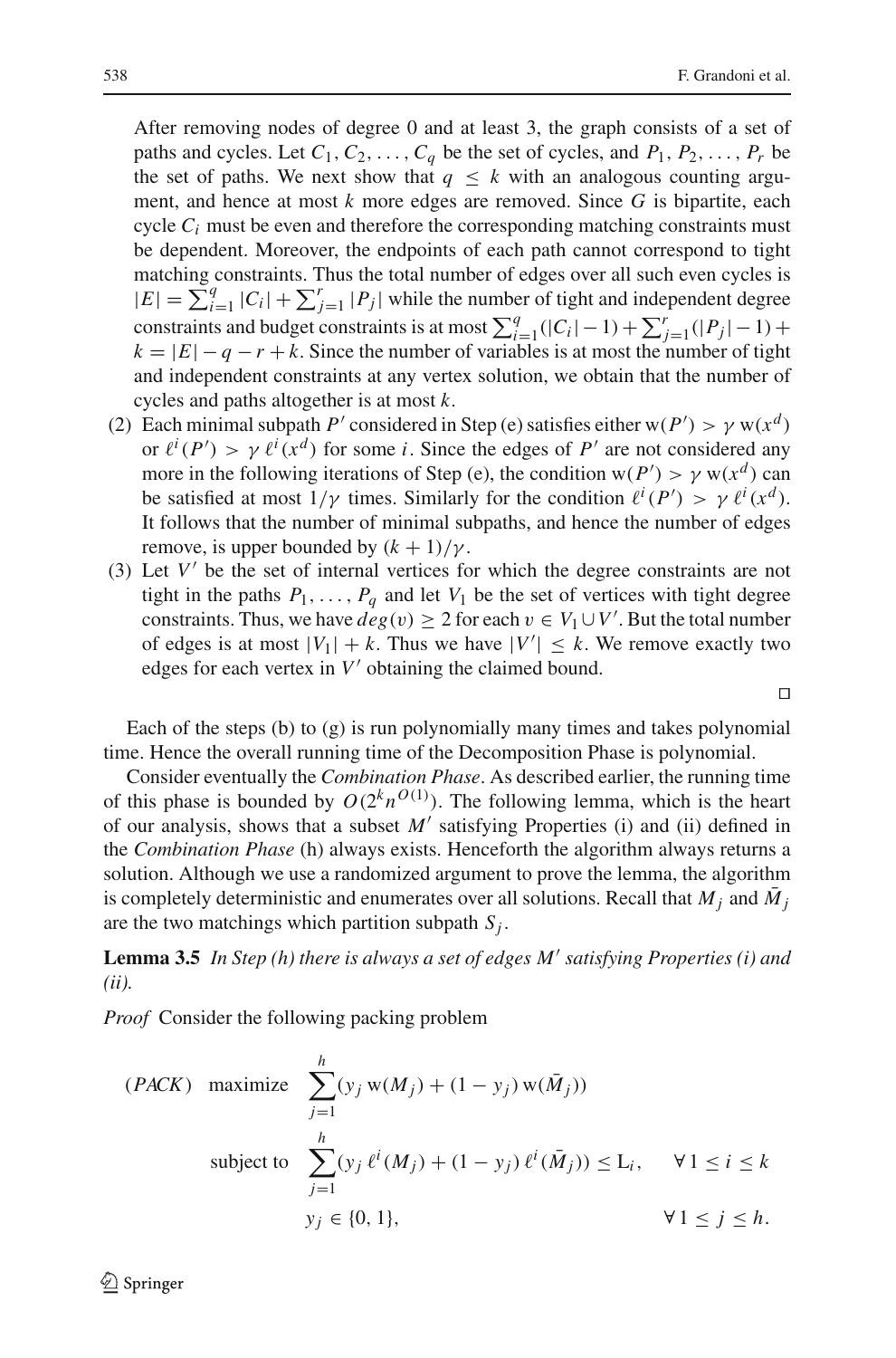We can interpret the variables  $y_j$  in the following way:  $M' \cap S_j = M_j$  if  $y_j = 1$ , and  $M' \cap S_j = \overline{M}_j$  otherwise. Given a (possibly fractional and infeasible) solution *y* to PACK, we use w(*y*) and  $\ell^{i}(y)$  as shortcuts for  $\sum_{j=1}^{h} (y_{j} w(M_{j}) + (1 - y_{j}) w(\bar{M}_{j}))$ and  $\sum_{j=1}^{h} (y_j \ell^i(M_j) + (1 - y_j) \ell^i(\bar{M}_j))$ , respectively.

We first show that the solution  $x^g$  can be interpreted as a feasible solution  $y^g$  to the linear relaxation of PACK as follows. Consider each subpath  $S_i$ . By definition, each matching constraint at an internal node of  $S_j$  is tight. This implies that all the edges  $e$ of  $M_j$  (resp.,  $\overline{M}_j$ ) have the same value  $x_e^g =: y^g$  (resp.,  $x_e^g =: 1 - y^g$ ). Thus, we have  $w(y^g) = w(x^g)$ .

Now, we construct an integral solution  $y'$  in the following manner. Independently, for each path  $S_i$ , select  $M_i$  with probability  $y_i^g$  and  $\overline{M}_i$  with probability  $1 - y_i^g$ . Note that  $E[w(y')] = w(y^g)$  and  $E[\ell^i(y')] = \ell^i(y^g) \leq L_i$  for all *i*. In order to prove the claim, it is sufficient to show that, with positive probability, one has

$$
w(y') \ge (1 - \epsilon/2)w(x^g)
$$
 and  $l^i(y') \le (1 + \epsilon/2)l^i(x^g)$  for all *i*.

This implies that a matching satisfying (i) and (ii) always exists, and hence the algorithm will find it.

By Step (e), switching one variable of *y* from 1 to 0 or vice versa can change the cost and *i*th-length of *y'* at most by  $\gamma w(x^g)$  and  $\gamma \ell^i(x^g)$ , respectively. Using the method of bounded differences (see, e.g., [\[29\]](#page-29-21)):

$$
Pr(\mathbf{w}(\mathbf{y}') < E[\mathbf{w}(\mathbf{y}')] - t) \le e^{-\frac{t^2}{2h(\mathbf{y} \cdot \mathbf{w}(\mathbf{x}^g))^2}}
$$
 and 
$$
Pr(\ell^i(\mathbf{y}') > E[\ell^i(\mathbf{y}')] + t) \le e^{-\frac{t^2}{2h(\mathbf{y} \cdot \ell^i(\mathbf{x}^g))^2}}.
$$

Recalling that  $E[w(y')] \geq w(x^g)$ ,  $h \leq k$ , and setting  $t = \epsilon/2 \cdot w(x^g)$  $\gamma$  w( $x^g$ ) $\sqrt{2k \ln(k+2)}$ ,

$$
Pr(w(y') < w(x^g) - \epsilon/2 \cdot w(x^g)) \le Pr(w(y') < E[w(y')] - \gamma w(x^g) \sqrt{2k \ln(k+2)})
$$
  

$$
\le e^{-(\gamma w(x^g))^2 2k \ln(k+2)/2h(\gamma w(x^g))^2}
$$
  

$$
\le e^{-\ln(k+2)} = \frac{1}{k+2}.
$$

Similarly, for all *i*,

$$
Pr(\ell^i(y') > \ell^i(x^g) + \epsilon/2 \cdot \ell^i(x^g)) \le \frac{1}{k+2}.
$$

From the union bound, the probability that *y'* does not satisfy Property (ii) is therefore at most  $\frac{k+1}{k+2}$  < 1. The claim follows.

**Theorem 3.6.** *For any*  $\epsilon > 0$ *, there exists a deterministic algorithm for k-BUDGETED* BIPARTITE MATCHING,  $k = O(1)$ *, which returns a matching M of weight*  $w(M) \geq$  $(1 - \epsilon)$ w(*OPT*) and length  $\ell^{i}(M)$  ≤  $(1 + \epsilon)L_i$  for each  $1 \le i \le k$ . The running time *of the algorithm is*  $O(n^{O(k^2 \sqrt{k \log k}/\epsilon^2)})$ *.*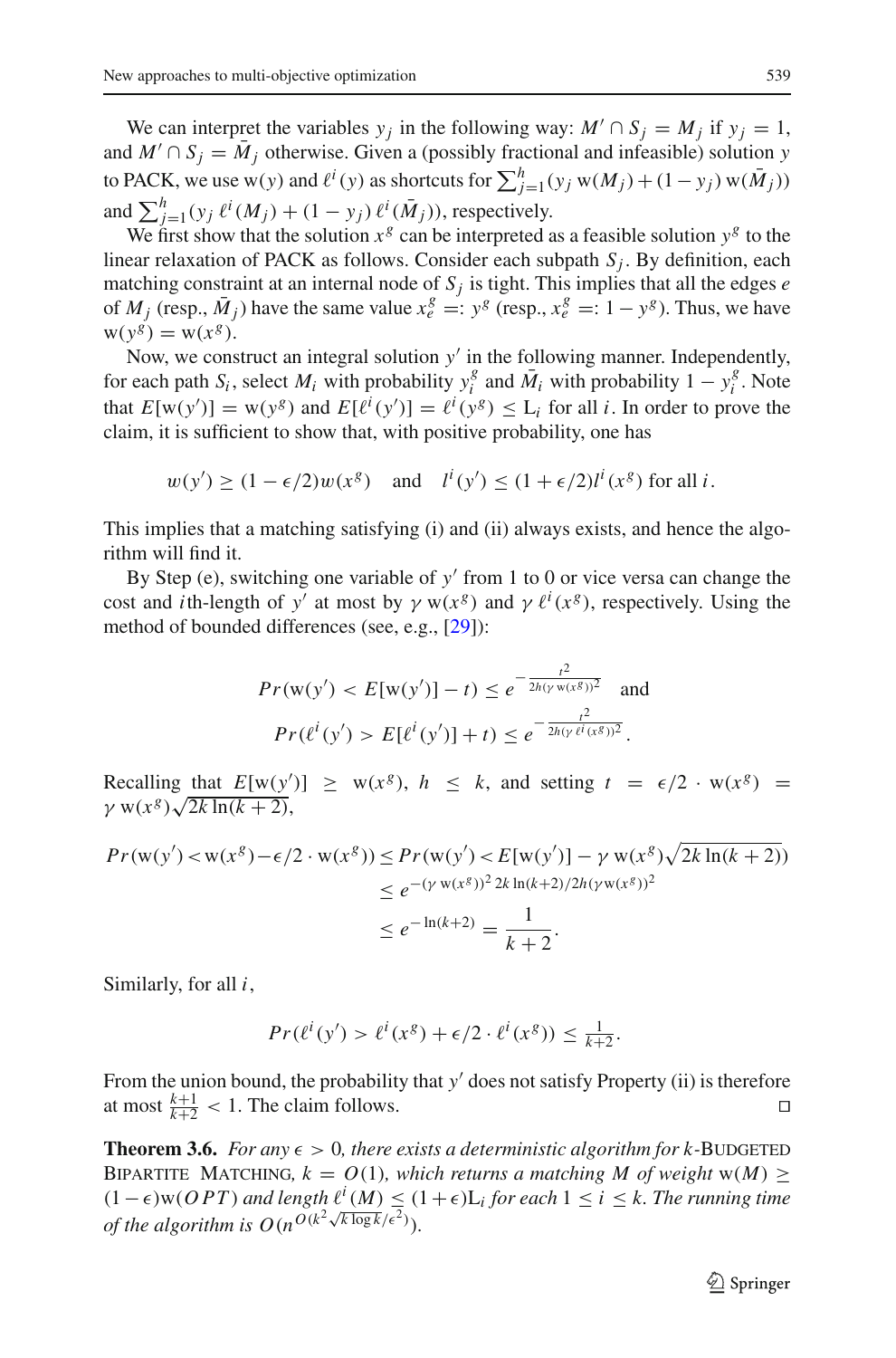*Proof* Consider the above algorithm, whose running time is trivially as in the claim. It is easy to see that the solution returned is a matching. Moreover a solution is always returned by Lemma [3.5.](#page-13-0) The approximation guarantee of the algorithm follows from the properties of the Decomposition step and Lemma  $3.5$ .

# <span id="page-15-0"></span>**4 Pure approximation schemes for independence systems**

In this section we present our pure approximation schemes (which do not violate any budget constraint) when the solution space  $\mathcal F$  is an independence system, i.e. if  $F \in \mathcal{F}$  and  $F' \subseteq F$  then  $F' \in \mathcal{F}$ . We start by describing our feasibilization mechanism to turn multi-criteria approximation schemes into pure approximation schemes. We then present our deterministic approximation scheme for matroid independent set. We conclude the section with a deterministic approximation scheme for matchings (in general graphs) with *k* budget constraints, where  $k = (1)$  as usual.

# 4.1 A feasibilization mechanism

Since we deal with independence systems, minimization problems are trivial (the empty solution is optimal). Therefore, we will consider maximization problems only. Analogous to terminology used in matroid theory, for an independence system  $\mathcal F$  on some ground set *E* and any  $I \in \mathcal{F}$ , we call the independence system  $\{S \in E\setminus I \mid$ *S* ∪ *I* ∈ *F*} on ground set *E*\*I* a *contraction* of *F*. Similarly, for any *I* ⊆ *E*, the independence system  $\{S \in E \setminus I \mid S \in \mathcal{F}\}\$ is called a *restriction* of *F*. Combination of contractions and restrictions are called *minors*.

We say that a family *F* of independence systems is *self-reducible* if it is closed under taking minors. Self-reducibility is a natural property for independence system, examples include feasible solutions to knapsack problems, graphic matroids, linear matroids, matchings, and bipartite matchings.

**Theorem 4.1** (*Feasibilization*) *Let F be a self-reducible family of independence systems. Suppose that we are given an algorithm A which, for any constant*  $\delta > 0$  *and k*-budgeted optimization problem  $P_{ind}$  on an independence system  $F \in \mathcal{F}$ , computes *in polynomial time a solution*  $S \in \mathcal{F}$  *to the k-budgeted maximization problem on*  $\mathcal{F}$ *of cost (resp., expected cost) at least* (1 − δ) *times the optimum in F, violating each budget by a factor of at most*  $(1 + \delta)$ *. Then there is a PTAS (resp., PRAS) for*  $\mathcal{P}_{ind}$ <sup>[5](#page-15-1)</sup>

*Proof* Let  $\varepsilon \in (0, 1]$  be a given constant, with  $1/\varepsilon \in \mathbb{N}$ . Consider the following algorithm. Initially we guess the  $h = k/\varepsilon$  elements  $E_H$  of *OPT* of largest weight, and reduce the problem consequently, hence getting a problem  $\mathcal{P}'$ . Then we scale down all the budgets by a factor  $(1 - \delta)$ , and solve the resulting problem *P*<sup>"</sup> by means of *A*, where  $\delta = \varepsilon/(k+1)$ . Let  $E_L$  be the solution returned by *A*. We finally output  $E_H \cup E_L$ .

<span id="page-15-1"></span><sup>&</sup>lt;sup>5</sup> Notice that it suffices to assume that  $\mathscr F$  is closed under contractions, since a restriction can be emulated by setting the weights of the elements to be removed to zero.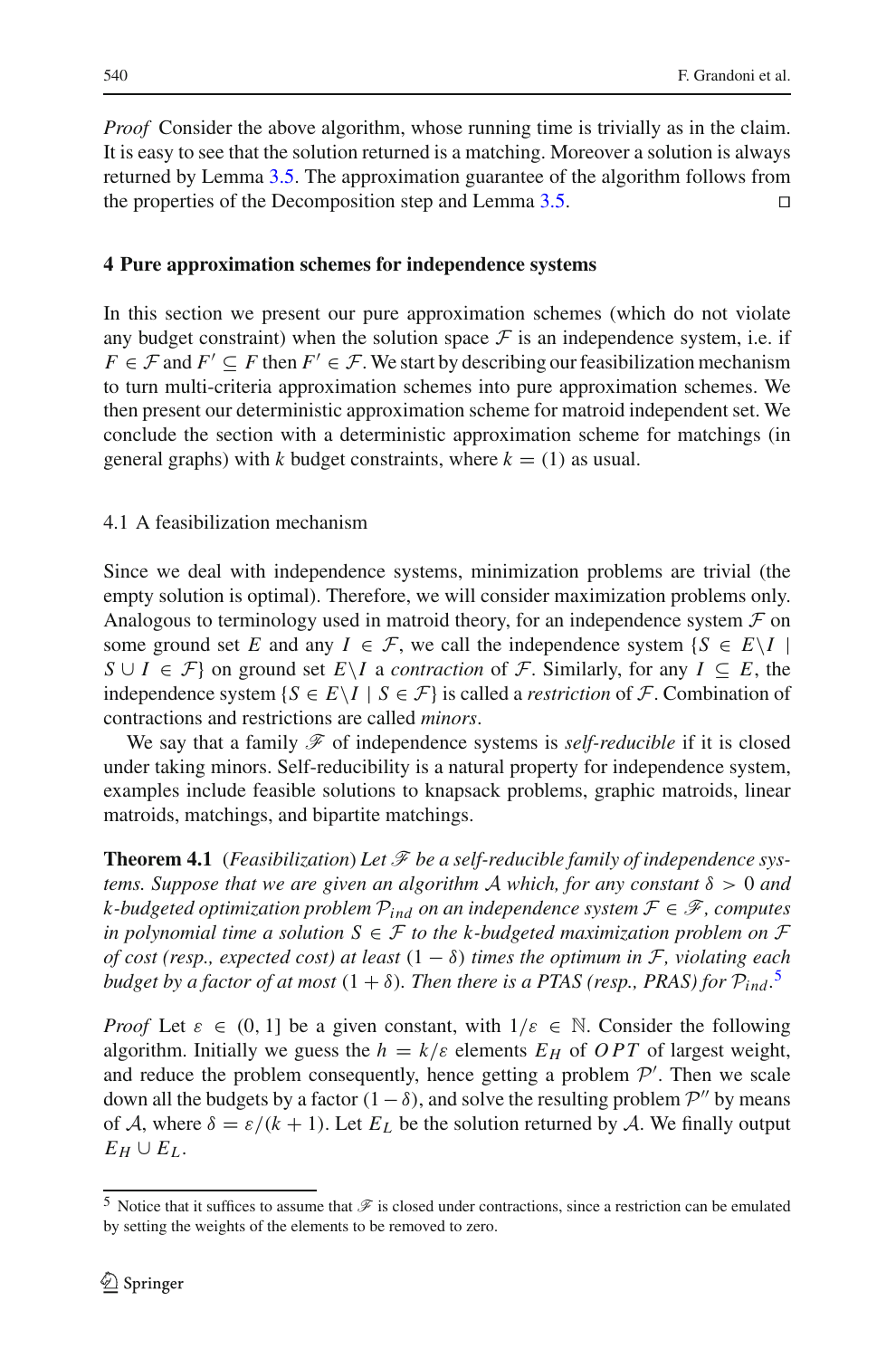Let *OPT'* and *OPT''* be the optimum solution to problems  $P'$  and  $P''$ , respectively. We also denote by  $L'_i$  and  $L''_i$  the *i*th budget in the two problems, respectively. Let  $w_{max}$  be the largest weight in *P*<sup>'</sup> and *P*<sup>''</sup>. We observe that trivially: (a) w(*OPT*) =  $w(E_H) + w(OPT')$  and (b)  $w_{max} \leq w(E_H)/h$ .

Let us show that (c)  $w(OPT'') \ge w(OPT')(1 - k\delta) - k w_{max}$ . Consider the following process: for each length function  $i$ , we remove from  $OPT'$  the element  $e$ with smallest ratio  $w(e)/\ell^{i}(e)$  until the remaining elements of OPT' have *i*th length  $\leq (1 - \delta)L'_i$ . Let  $E_i$  be the set of elements removed. More formally, we number the elements of  $OPT' = \{e_1, e_2, \dots, e_q\}$  such that  $w(e_1)/\ell^i(e_1) \leq w(e_2)/\ell^i(e_2) \leq$  $\cdots \leq w(e_q)/\ell^{i}(e_q)$ . Hence,  $E_i = \{e_1, \ldots, e_r\}$ , where  $r \in \{0, \ldots, q\}$  is the smallest index such that  $\ell^i$  ( $\{e_{r+1},...,e_q\}$ )  $\leq (1-\delta)L'_i$ . We now show w( $E_i$ )  $\leq \delta w(OPT')$  +  $w_{\text{max}}$ . This is trivially true if  $E_i = \emptyset$ , hence, we assume without loss of generality  $r \geq 1$ . Since  $\ell^i$  (*OPT'*)  $\leq L'_i$  and *r* is the smallest index with  $\ell^i$  ({*e<sub>r+1</sub>,..., e<sub>q</sub>}*)  $\leq$  $(1 - \delta)L'_i$ , or equivalently  $\ell^i$  ({ $e_1, ..., e_r$ }) ≥  $\ell^i$  (*OPT'*) − (1 −  $\delta$ ) $L'_i$ , we get

$$
\ell^i(\{e_1, \ldots, e_{r-1}\}) < \ell^i \left(\mathit{OPT}'\right) - (1 - \delta)L'_i \leq \delta \ell^i \left(\mathit{OPT}'\right). \tag{1}
$$

Furthermore, notice that for any four reals *A*, *B*, *a*, *b* > 0 with  $\frac{A}{B} \geq \frac{a}{b}$ , we have  $\frac{a+A}{b} > \frac{a}{b}$ . Applying this inequality repeatedly we obtain  $\frac{a+A}{b+B} \geq \frac{a}{b}$ . Applying this inequality repeatedly, we obtain

$$
\frac{w(e_1)}{\ell^i(e_1)} \le \frac{w(\{e_1, e_2\})}{\ell^i(\{e_1, e_2\})} \le \cdots \le \frac{w(OPT')}{\ell^i(OPT')},
$$

and in particular

$$
\frac{w(\{e_1, \ldots, e_{r-1}\})}{\ell^i(\{e_1, \ldots, e_{r-1}\})} \le \frac{w(OPT')}{\ell^i(OPT')}.
$$
\n(2)

Hence,

$$
w(E_i) = w(e_r) + w(\lbrace e_1, \ldots, e_{r-1} \rbrace)
$$
  
\n
$$
\stackrel{(2)}{\leq} w_{\text{max}} + \ell^i(\lbrace e_1, \ldots, e_{r-1} \rbrace) \cdot \frac{w(OPT')}{\ell^i(OPT')}
$$
  
\n
$$
\stackrel{(1)}{\leq} w_{\text{max}} + \delta w(OPT'),
$$

as claimed.

It follows that  $OPT' - \bigcup_i E_i$  is a feasible solution for  $\mathcal{P}''$  of weight at least  $w(OPT')(1 - \delta k) - k w_{max}$ , proving (c).

We observe that  $E_L$  is feasible for  $\mathcal{P}'$  since, for each *i*,  $\ell^i(E_L) \leq (1 + \delta)L''_i$  $(1 + \delta)(1 - \delta)L'_i \leq L'_i$ . As a consequence, the returned solution  $E_H \cup E_L$  is feasible. Moreover, when *A* is deterministic, we have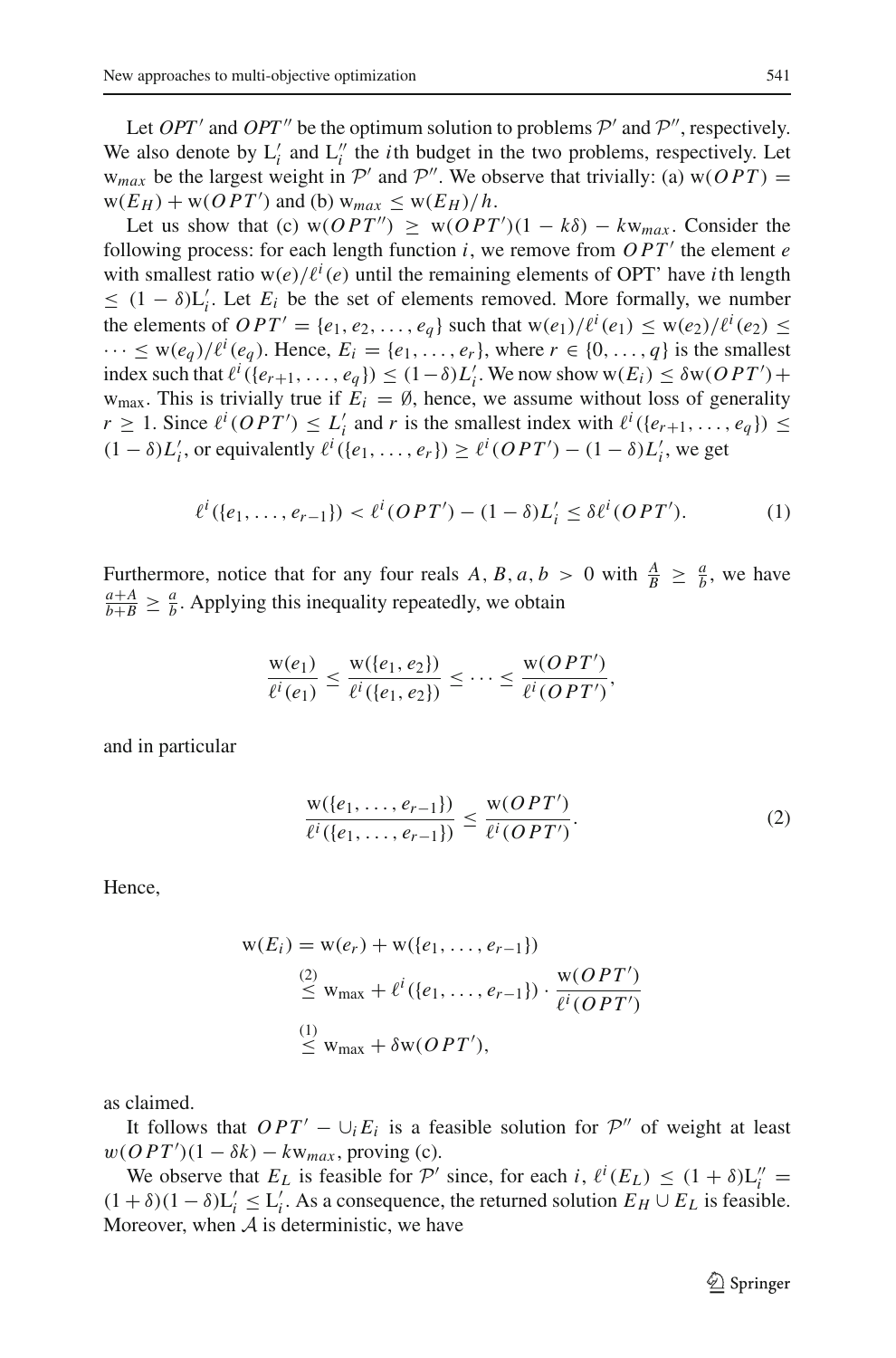$$
w(E_H) + w(E_L) \ge w(E_H) + (1 - \delta)w(OPT'')
$$
  
\n
$$
\ge w(E_H) + (1 - \delta)(w(OPT')(1 - \delta k) - k w_{max})
$$
  
\n
$$
\ge (1 - k/h)w(E_H) + (1 - \delta(k+1))w(OPT')
$$
  
\n
$$
\ge (1 - \varepsilon)(w(E_H) + w(OPT')) \stackrel{(a)}{=} (1 - \varepsilon)w(OPT').
$$

The same bound holds in expectation when *A* is randomized.

**Corollary 4.2** *There are PTASs for k-*budgeted forest *and k-*budgeted bipartite matching*. There are PRASs for k-*budgeted matching*, k-*budgeted matroid independent set*, and k-*budgeted matroid intersection *in representable matroids.*

*Proof* The result about bipartite matching follows from the multi-criteria PTAS in previous section. All the other results follow from known multi-criteria PTASs and **PRASs** [\[5](#page-28-3),[9,](#page-28-4)[10](#page-28-5)[,30](#page-29-11)[,32](#page-29-9)].

# 4.2 A PTAS for *k*-budgeted matroid independent set

Again, we denote by  $r(S) = \max\{|J| | J \subseteq S, J \in \mathcal{I}\}\)$  the rank function of a matroid *M* = (*E*, *I*). Furthermore,  $P$ <sup>*I*</sup> = { $x \ge 0$  |  $x(S) \le r(S)$  ∀*S* ⊆ *E*} denotes the *matroid polytope* which is the convex hull of the characteristic vectors  $\chi$ <sup>*I*</sup> of the independent sets  $I \in \mathcal{I}$ .

<span id="page-17-1"></span>**Theorem 4.3** Let  $M = (E, \mathcal{I})$  be a matroid and let F be a face of dimension d of *the matroid polytope*  $P_{\mathcal{I}}$ *. Then any*  $x \in F$  *has at most* 2*d non-integral components. Furthermore, the sum of all fractional components of x is at most d.*

*Proof* Let  $m = |E|$ . We assume that the matroid polytope has full dimension, i.e.,  $\dim(P_T) = m$ , or equivalently, every element  $e \in E$  is independent. This can be assumed w.l.o.g. since if  $\{e\} \notin \mathcal{I}$  for some  $e \in E$ , then we can reduce the matroid by deleting element *e*.

By [\[38](#page-29-10), p. 778], any *d*-dimensional face *F* of a polymatroid, which is a generalization of a matroid polytope, can be described as follows

$$
F = \{x \in P_{\mathcal{I}} \mid x(e) = 0 \,\forall e \in N, x(A_i) = r(A_i) \,\forall i \in \{1, ..., k\}\},\
$$

where  $A_1 \subsetneq A_2 \subsetneq \cdots \subsetneq A_k \subseteq E$ , and  $N \subseteq E$  with  $|N| + k = m - d$ .

We prove the claim by induction on the number of elements of the matroid. The theorem clearly holds for matroids with a ground set of cardinality one. First assume  $N \neq \emptyset$  and let  $e \in N$ . Let *M'* be the matroid obtained from *M* by deleting *e*, and let *F'* be the projection of *F* onto the coordinates corresponding to  $N\{e\}$ . Since *F'* is a face of  $M'$ , the claim follows by induction. Henceforth, we assume  $N = \emptyset$  which implies  $k = m - d$ . Let  $A_0 = \emptyset$  and  $B_i = A_i \setminus A_{i-1}$  for  $i \in \{1, \ldots, k\}$ . In the following we show that we can assume

<span id="page-17-0"></span>
$$
0 < r(A_i) - r(A_{i-1}) < |B_i| \quad \forall \ i \in \{1, \dots, k\}. \tag{3}
$$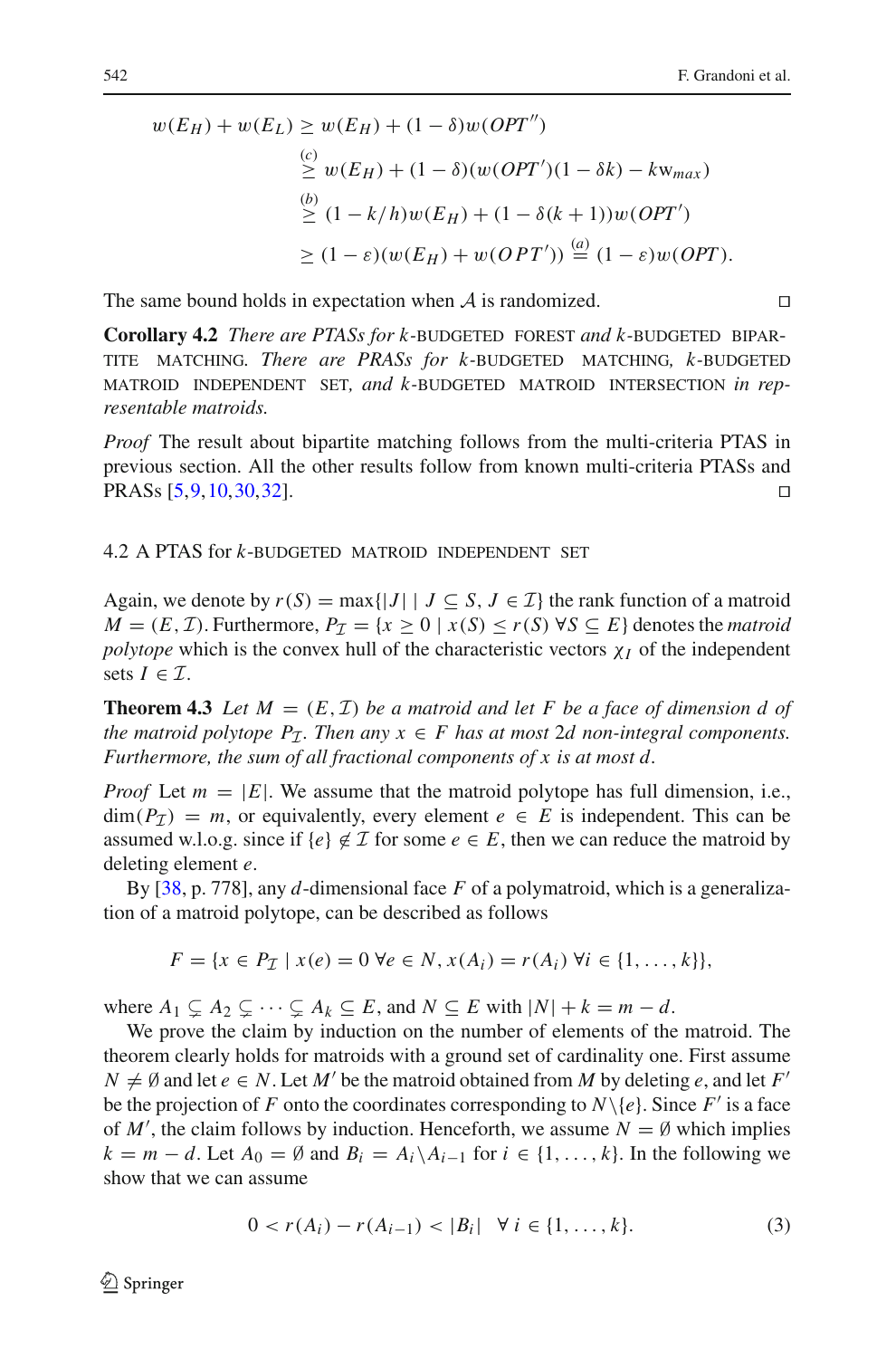Notice that  $0 \le r(A_i) - r(A_{i-1}) \le |B_i|$  clearly holds by standard properties of rank functions (see [\[38,](#page-29-10) p. 664] for more details). Assume that there is  $i \in \{1, \ldots, k\}$  with *r*(*A<sub>i</sub>*) = *r*(*A<sub>i−1</sub>*). Since all points *x* ∈ *F* satisfy *x*(*A<sub>i</sub>*) = *r*(*A<sub>i</sub>*) and *x*(*A<sub>i−1</sub>*) = *r*( $A_{i-1}$ ), we have *x*( $B_i$ ) = 0. Hence for any *e* ∈  $B_i$ , we have *x*(*e*) = 0 for *x* ∈ *F*. Again, we can delete *e* from the matroid, hence obtaining a smaller matroid for which the claim holds by the inductive hypothesis. Therefore, we can assume  $r(A_i)$  $r(A_{i-1})$  which implies the left inequality in [\(3\)](#page-17-0).

For the right inequality assume that there is  $i \in \{1, \ldots, k\}$  with  $r(A_i) - r(A_{i-1}) =$  $|B_i|$ . Hence, every  $x \in F$  satisfies  $x(B_i) = |B_i|$ , implying  $x(e) = 1$  for all  $e \in B_i$ . Let *e* ∈ *B*<sub>*i*</sub>, and let *F*<sup> $\prime$ </sup> be the projection of the face *F* onto the components *N*\{*e*}. Since  $F'$  is a face of the matroid  $M'$  obtained from  $M$  by contracting  $e$ , the result follows again by the inductive hypothesis.

Henceforth, we assume that [\(3\)](#page-17-0) holds. This implies in particular that  $|B_i| > 1$ for  $i \in \{1, ..., k\}$ . Since  $\sum_{i=1}^{k} |B_i| \leq m$ , we have  $k \leq m/2$ , which together with  $k = m - d$  implies  $d \geq m/2$ . The claim of the theorem that  $x \in F$  has at most 2*d* non-integral components is thus trivial in this case.

To prove the second part of the theorem we show that if [\(3\)](#page-17-0) holds then  $x(E) \leq d$ for  $x \in F$ . For  $x \in F$  we have

$$
x(E) = x(E \setminus A_k) + \sum_{i=1}^{k} x(B_i)
$$
  
\n
$$
\leq |E| - |A_k| + \sum_{i=1}^{k} (r(A_i) - r(A_{i-1}))
$$
  
\n
$$
\leq |E| - |A_k| + \sum_{i=1}^{k} (|A_i| - |A_{i-1}| - 1)
$$
  
\n
$$
= m - k = d,
$$

where the first inequality follows from  $x(E\setminus A_k) \leq |E\setminus A_k|$  and  $x(B_i) = r(A_i)$  –  $r(A_{i-1})$ , and the second inequality follows from [\(3\)](#page-17-0).

Exploiting Theorem [4.3,](#page-17-1) we suggest in Fig. [3](#page-18-0) a conceptually simple PTAS for multi-budgeted optimization over the independent sets of a matroid.

2. Compute an optimal basic solution  $x^*$  to the LP which seeks to find a maximum weight point in  $P_{\mathcal{I}}$  intersected with the k budget constraints.

3. Let 
$$
E_L = \{e \in E \mid x^*(e) = 1\}.
$$

<span id="page-18-0"></span>4. Return  $E_H \cup E_L$ .

<sup>1.</sup> Guess the  $k/\varepsilon$  elements  $E_H \subseteq E$  of largest weight in *OPT* and reduce the problem consequently, by removing from  $E$  the set  $E_H$  and all elements with weight strictly larger then the lowest weight among the elements in  $E_H$ . This leads to a new matroid  $M' = (E', \mathcal{I}')$  for the reduced problem.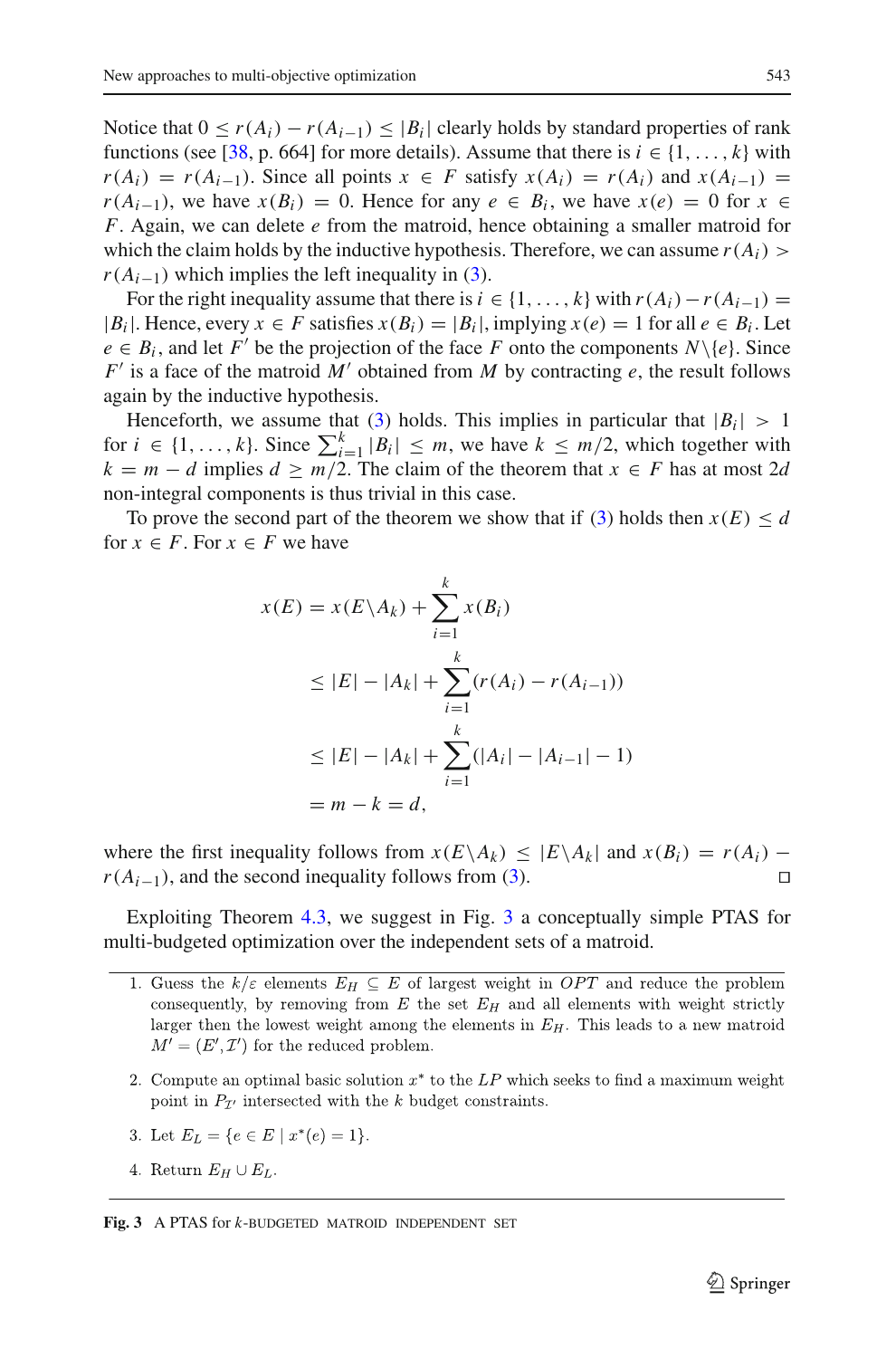**Corollary 4.4** *The algorithm presented in Fig. [3](#page-18-0) is a PTAS for k-BUDGETED MATROID* independent set*.*

*Proof* The guessing step guarantees that the maximum weight w<sub>max</sub> of an element in the reduced problem satisfies  $kw_{\text{max}} \leq \varepsilon w(E_H)$ . Since  $x^*$  is chosen to be a vertex solution, and only  $k$  linear constraints are added to the matroid polytope,  $x^*$  lies on a face of the matroid polytope  $P_{\mathcal{I}}$  of dimension at most *k*. By Theorem [4.3,](#page-17-1) the sum of all fractional components of  $x^*$  is at most  $k$ , i.e.,  $x^*(E' \backslash E_L) \leq k$ . Hence,

$$
w(E_L) = \sum_{e \in E'} w(e)x^*(e) - \sum_{e \in E' \setminus E_L} w(e)x^*(e)
$$
  
\n
$$
\geq \sum_{e \in E'} w(e)x^*(e) - w_{\text{max}} \sum_{e \in E' \setminus E_L} x^*(e)
$$
  
\n
$$
\geq \sum_{e \in E'} w(e)x^*(e) - kw_{\text{max}}.
$$

Furthermore, since we solved a relaxation of the original problem, we have

$$
w(OPT) \le w(E_H) + \sum_{e \in E'} w(e) x^*(e).
$$

Combining the above inequalities, and using  $k w_{\text{max}} \leq \epsilon w(E_H)$ , we obtain

$$
w(E_H \cup E_L) \ge w(E_H) + \sum_{e \in E'} w(e)x^*(e) - kw_{\text{max}}
$$
  
\n
$$
\ge w(OPT) - kw_{\text{max}}
$$
  
\n
$$
\ge w(OPT) - \delta w(E_H)
$$
  
\n
$$
\ge (1 - \delta)w(OPT).
$$

 $\Box$ 

# 4.3 A PTAS for *k*-budgeted matching

In this section we present our PTAS for  $k$ -BUDGETED MATCHING. We denote by  $M$ the set of incidence vectors of matchings. With a slight abuse of terminology we call the elements in  $M$  matchings. Let  $P_M$  be the matching polytope. To simplify the exposition, it is convenient to consider weights w and lengths  $\ell^i$  for  $i \in \{0, \ldots, k\}$ sometimes as vectors in  $\mathbb{Q}_+^E$ . We denote by  $\ell = (\ell^1, \ldots, \ell^k)$  the matrix whose *i*th column is  $\ell^i$ , and let  $L = (L_1, ..., L_k)^T$  be the vector corresponding to the budgets. Using this terminology, a feasible solution to the  $k$ -BUDGETED MATCHING problem is a matching  $x \in \mathcal{M}$  such that  $\ell^T x \leq L$ .

We will first describe a procedure that returns a feasible matching of weight at least  $w(OPT) - \frac{(k+3)k^2}{k+1} w_{\text{max}}$ , where  $w_{\text{max}} = \max\{w(e) \mid e \in E\}$ . Similar to the algorithms seen in previous sections, it then suffices to perform a preprocessing step to guess the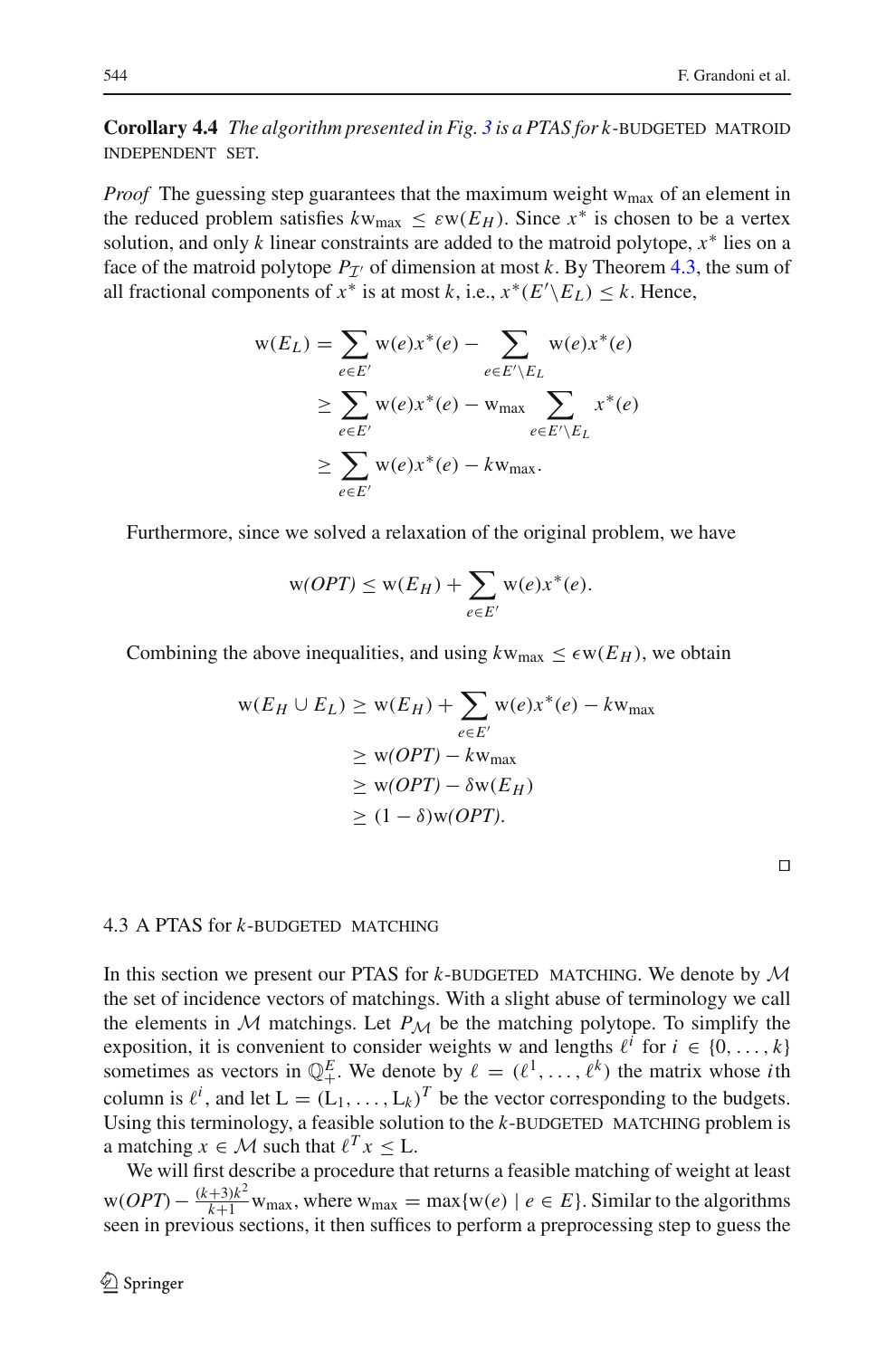- 1. Compute a basic solution  $x^*$  to the LP max $\{w^T x \mid x \in P_{\mathcal{M}}, \ell^T x \leq L\}.$
- 2. Express  $x^*$  as a convex combination  $x^* = \sum_{j=1}^{k+1} \alpha_j x_j$  of matchings  $x_1, \ldots, x_{k+1} \in P_{\mathcal{M}}$ .<br>The numbering is chosen such that  $\alpha_1 \leq \alpha_2 \leq \cdots \leq \alpha_{k+1}$ .
- 3. Let  $y_1 = x_1$ , and let  $\beta_j = \sum_{r=1}^j \alpha_r$  for  $j \in \{1, ..., k+1\}$ .
- 4. For  $j = 2, ..., k + 1$ : Compute a matching  $y_j = \text{MERGE}(\frac{\beta_{j-1}}{\beta_i}, y_{j-1}, \frac{\alpha_j}{\beta_i}, x_j)$  such that the following holds, where  $z_j = \frac{\beta_{j-1}}{\beta_i} y_{j-1} + \frac{\alpha_j}{\beta_i} x_j$ :
	- (a)  $(\ell^i)^T y_i \leq (\ell^i)^T z_i \quad \forall i \in \{1, ..., k\},\$ (b)  $w^T y_i > w^T z_i - 2k w_{\text{max}}$ .
- 5. Return  $y = y_{k+1}$ .

<span id="page-20-0"></span>**Fig. 4** Obtaining a feasible matching  $y \in M$  for *k*-BUDGETED MATCHING with  $w^T y \leq w(OPT) \frac{(k+3)k^2}{k+1}$  w<sub>max</sub>

 $\lceil \frac{(k+3)k^2}{\epsilon(k+1)} \rceil$  heaviest edges of the optimal solution. Our algorithm starts with an optimal basic solution *x*<sup>\*</sup> to the natural LP relaxation max { $w^T x \mid x \in P_M$ ,  $e^T x \le L$ }, rewrites  $x^*$  as a convex combination of at most  $k+1$  matchings that are then successively merged to obtain a feasible matching. The procedure, modulo the sub procedure Merge, is described in Fig. [4.](#page-20-0)

Notice that since  $x^*$  is a vertex of the polytope  $P_M$  with *k* additional linear constraints, it lies on a face of  $P_M$  of dimension at most *k*. Hence, by Carathéodory's Theorem,  $x^*$  can indeed be expressed as a convex combination of at most  $k+1$  matchings as done in step 2 of the algorithm. Such a decomposition of *x*<sup>∗</sup> can be obtained efficiently by standard techniques (see for example [\[37](#page-29-22)]). Notice that if fewer than  $k + 1$  matchings are needed in the decomposition of  $x^*$ , then this corresponds to having some of the  $\alpha_i$  equal to zero.

The procedure MERGE( $\lambda$ , *y*,  $\mu$ , *x*) takes four arguments, where  $\lambda$ ,  $\mu \geq 0$ ,  $\lambda + \mu = 1$ and *x*,  $y \in M$  are matchings, and returns in polynomial time a matching  $\overline{y}$  that satisfies conditions (a) and (b) highlighted in the algorithm, i.e,  $(\ell^i)^T \overline{y} \leq (\ell^i)^T (\lambda y + \mu x)$  for  $i \in \{1, \ldots, k\}$  and  $w^T \overline{y} \geq w^T (\lambda y + \mu x) - 2k w_{\text{max}}$ . Intuitively, the MERGE procedure takes a point  $z = \lambda y + (1 - \lambda)x$  on an edge of the matching polytope  $\mathcal{P}_M$  and returns a matching  $\overline{y}$  with weight and lengths similar to *z*.

<span id="page-20-1"></span>We give the details of Merge later, and first show the following, assuming that MERGE returns a matching with the properties described in the algorithm.

**Theorem 4.5** *Given an efficient* Merge *procedure fulfilling the requirements described in the algorithm in Fig. [4,](#page-20-0) the algorithm in Fig. [4](#page-20-0) is an efficient procedure that returns a feasible matching y for k-BUDGETED MATCHING with*  $w^T y \leq$  $w(OPT) - \frac{(k+3)k^2}{k+1} w_{\text{max}}.$ 

*Proof* The algorithm is clearly efficient.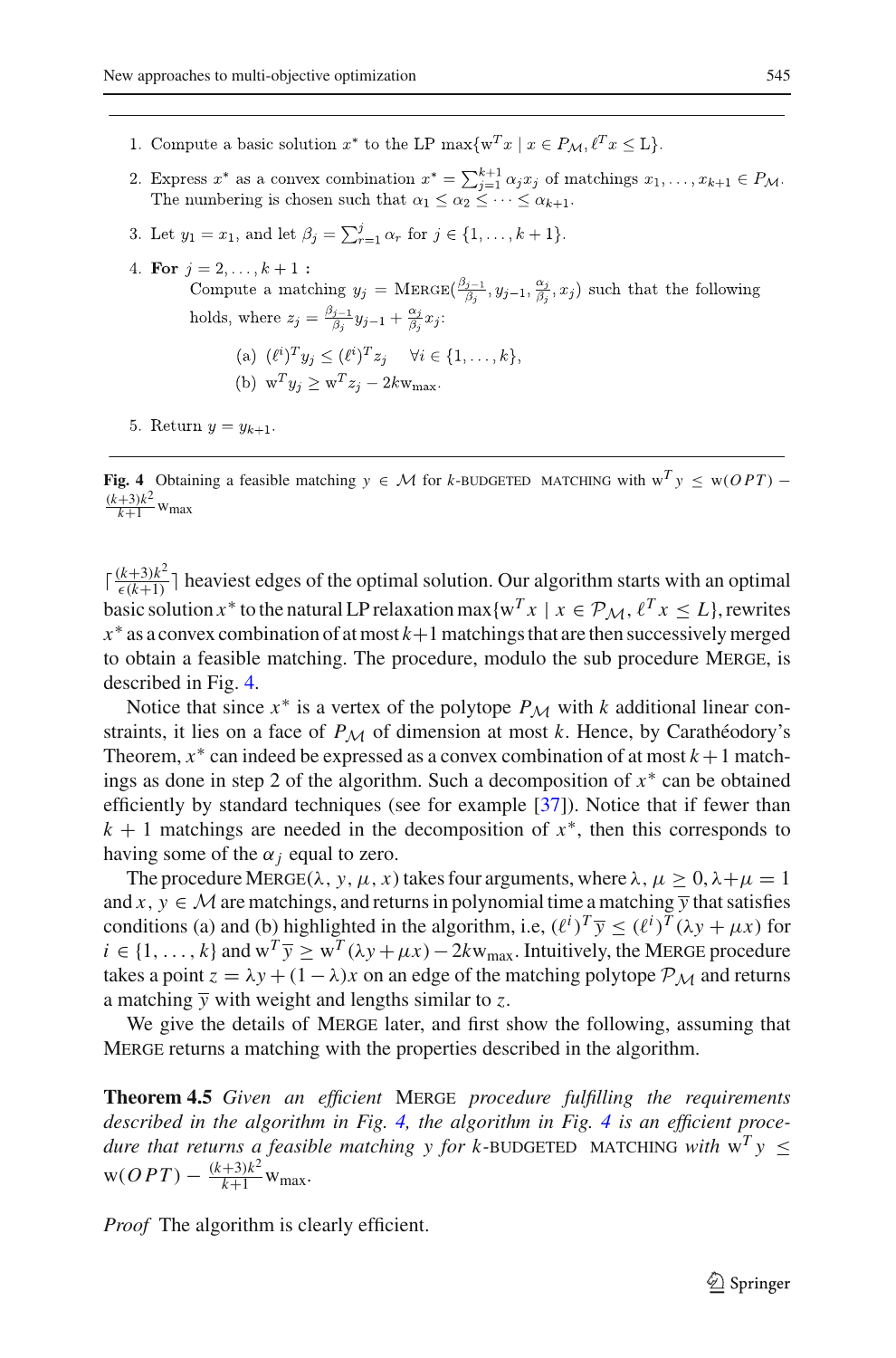To prove feasibility of  $y = y_{k+1}$ , we fix  $i \in \{1, ..., k\}$  and show by induction on  $j \in \{1, ..., k + 1\}$  that

$$
(\ell^i)^T y_j \leq (\ell^i)^T \left( \frac{1}{\beta_j} \sum_{r=1}^j \alpha_r x_r \right). \tag{4}
$$

<span id="page-21-0"></span>Feasibility then follows from feasibility of *x*<sup>∗</sup> since

$$
(\ell^i)^T y_{k+1} \stackrel{(4)}{\leq} (\ell^i)^T \left( \frac{1}{\beta_{k+1}} \sum_{r=1}^{k+1} \alpha_r x_r \right) = (\ell^i)^T x^* \leq L_i.
$$

Since  $y_1 = x_1$ , [\(4\)](#page-21-0) trivially holds for  $j = 1$ . Furthermore, let  $j \in \{1, ..., k\}$  and assume that [\(4\)](#page-21-0) holds for any value less or equal to *j*. Then using property (a) of MERGE, we obtain

$$
\begin{aligned} (\ell^i)^T y_{j+1} &\stackrel{(a)}{\leq} (\ell^i)^T z_{j+1} \\ & = (\ell^i)^T \left( \frac{\beta_j}{\beta_{j+1}} y_j + \frac{\alpha_{j+1}}{\beta_{j+1}} x_{j+1} \right)^{ind. \; hyp. \; (4)} \left( \ell^i \right)^T \left( \frac{1}{\beta_{j+1}} \sum_{r=1}^{j+1} \alpha_r x_r \right), \end{aligned}
$$

thus proving [\(4\)](#page-21-0) and implying feasibility of *y*.

Similarly, to prove that *y* has large weight, we show by induction on  $j \in \{1, \ldots,$  $k + 1$ } that

$$
\mathbf{w}^T \mathbf{y}_j \ge \frac{1}{\beta_j} \left( \mathbf{w}^T \left( \sum_{r=1}^j \alpha_r x_r \right) - \left( \sum_{r=2}^j \beta_r \right) 2k \mathbf{w}_{\text{max}} \right).
$$
 (5)

<span id="page-21-1"></span>The desired result on the weight of  $y = y_{k+1}$  then follows by observing that  $\beta_r \leq \frac{r}{k+1}$ , since  $\alpha_1 \leq \cdots \leq \alpha_{k+1}$ , and

$$
w^{T} y_{k+1} \stackrel{(5)}{\geq} w^{T} \left( \sum_{r=1}^{k+1} \alpha_{r} x_{r} \right) - \left( \sum_{r=2}^{k+1} \beta_{r} \right) 2k w_{\text{max}}
$$

$$
\geq w^{T} x^{*} - \left( \sum_{r=2}^{k+1} \frac{r}{k+1} \right) 2k w_{\text{max}}
$$

$$
= w(OPT) - \frac{(k+3)k^{2}}{k+1} w_{\text{max}}.
$$

<sup>2</sup> Springer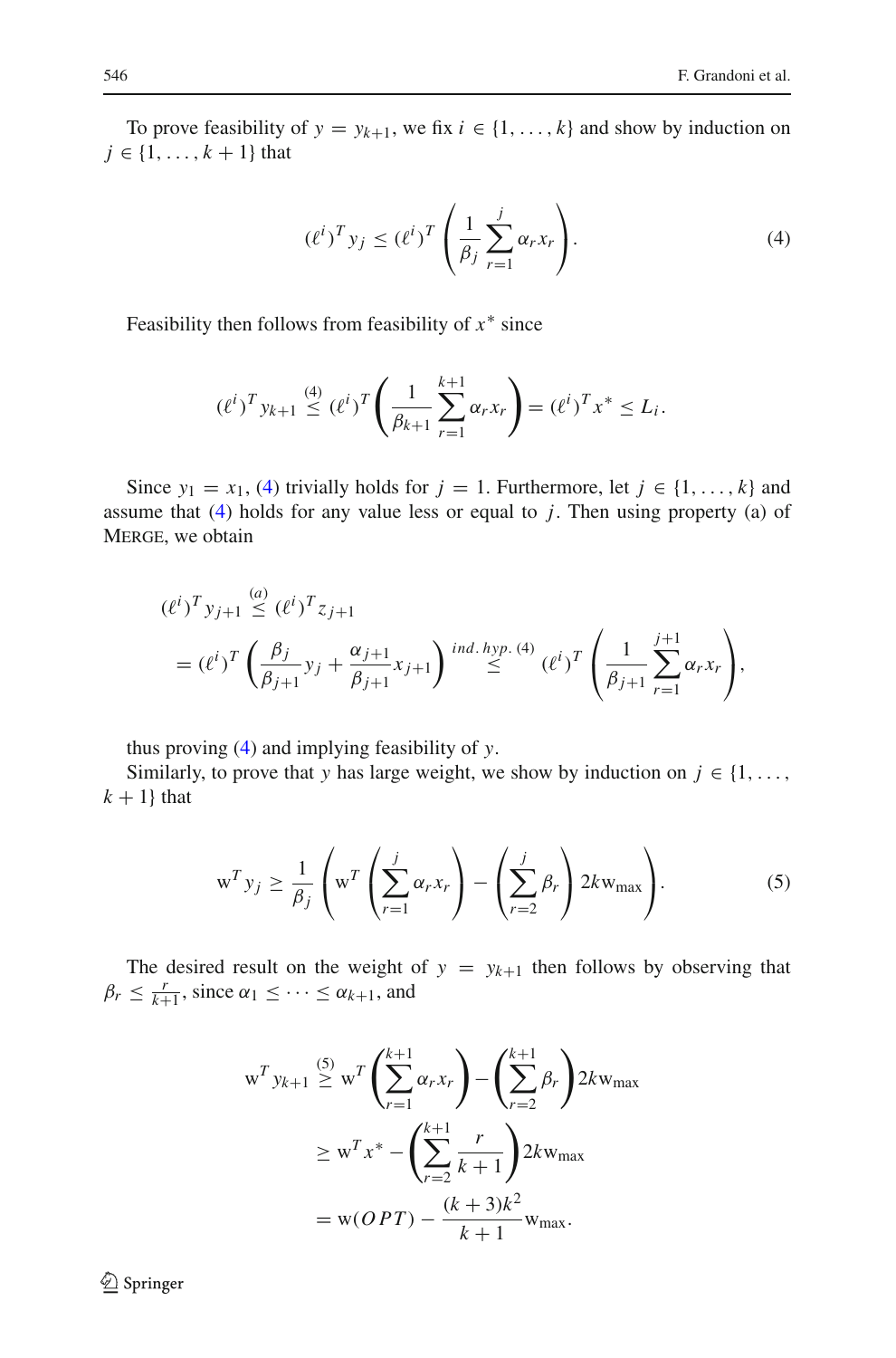Again, [\(5\)](#page-21-1) is trivially true for  $j = 1$  since  $y_1 = x_1$ . Furthermore, for  $j \in \{1, ..., k\}$ we obtain the following by using property (b) of MERGE:

$$
w^{T} y_{j+1} \stackrel{(b)}{\geq} w^{T} z_{j+1} - 2kw_{\text{max}} = \frac{1}{\beta_{j+1}} w^{T} (\beta_{j} y_{j} + \alpha_{j+1} x_{j+1}) - 2kw_{\text{max}}
$$
  
\n
$$
\stackrel{ind. hyp. (5)}{\geq} \frac{1}{\beta_{j+1}} \left( w^{T} \left( \sum_{r=1}^{j} \alpha_{r} x_{r} \right) - \left( \sum_{r=2}^{j} \beta_{r} \right) 2kw_{\text{max}} + w^{T} (\alpha_{j+1} x_{j+1}) \right)
$$
  
\n
$$
-2kw_{\text{max}} = \frac{1}{\beta_{j+1}} \left( w^{T} \left( \sum_{r=1}^{j+1} \alpha_{r} x_{r} \right) - \left( \sum_{r=2}^{j+1} \beta_{r} \right) 2kw_{\text{max}} \right).
$$

Hence, it remains to present an efficient Merge procedure fulfilling property (a) and (b).

### *4.3.1 Merging procedure*

Consider fixed input parameters  $x'$ ,  $x'' \in M$  and  $\alpha \in [0, 1]$  of MERGE( $\alpha, x'$ ,  $1-\alpha, x''$ ). MERGE works in two steps. First, it constructs a fractional point  $y \in [0, 1]^E$  that is structurally close to being a matching in a well-defined sense, and satisfies

$$
w^T y = w^T (\alpha x' + (1 - \alpha)x''), \text{ and } (6)
$$

$$
(\ell^i)^T y = (\ell^i)^T (\alpha x' + (1 - \alpha)x'') \quad \forall i \in \{1, ..., k\}.
$$
 (7)

<span id="page-22-0"></span>In a second step *y* is transformed to a matching with the desired properties.

More precisely, we want *y* to be a 2*k*-almost matching, defined as follows.

**Definition 4.6** (*r*-almost matching) For  $r \in \mathbb{N}$ , a vector  $y \in [0, 1]^E$  is an *r-almost matching* in  $G = (V, E)$  if it is possible to set at most *r* components of *y* to zero to obtain a matching.

We denote by  $\mathcal{M}_r$  the set of all *r*-almost matchings.

Given an *r*-almost matching *y*, we say that *z* is a *corresponding matching* (to *y*), if it is a matching obtained by setting at most *r* components of *y* to zero. Such a corresponding matching *z* can easily be found by first setting all fractional components of *y* to zero, and then computing a maximum cardinality matching in the resulting set of edges. Clearly, a corresponding matching *z* satisfies  $w^T z \ge w^T y - r w_{\text{max}}$ . Hence, to obtain a Merge procedure with the desired properties, it indeed suffices to present an efficient procedure to construct a 2*k*-almost matching *y* that satisfies [\(6\)](#page-22-0) and [\(7\)](#page-22-0): a corresponding matching *z* clearly has lower lengths, since  $z \leq y$ , and

$$
w^T z \ge w^T y - 2kw_{\text{max}} = w^T(\alpha x' + (1 - \alpha)x'') - 2kw_{\text{max}},
$$

by the above observation and [\(7\)](#page-22-0). Hence, we now focus on efficiently getting a 2*k*almost matching *y* satisfying [\(6\)](#page-22-0) and [\(7\)](#page-22-0).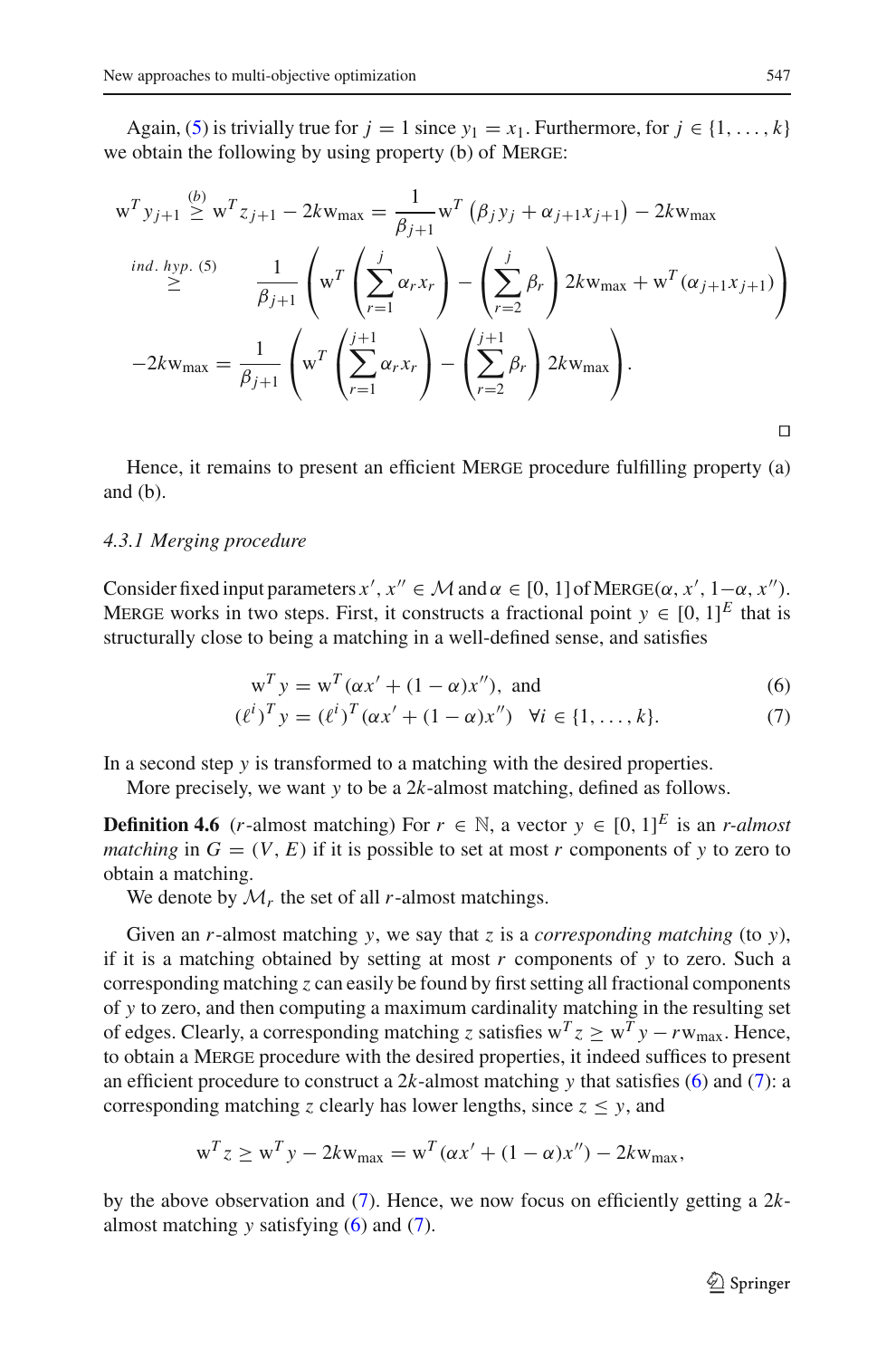To construct *y*, we start with  $x'$  and define a way to fractionally swap parts of *x* with *x* . For this we define a generalized symmetric difference. For two vectors  $z', z'' \in [0, 1]^E$ , we define their *symmetric difference*  $z' \Delta z'' \in [0, 1]^E$  by  $(z' \Delta z'') (e) =$ |*z*'(*e*) − *z*"(*e*)| for all *e* ∈ *E*. In particular, if *z*' and *z*" are incidence vectors, then their symmetric difference as defined above corresponds indeed to the symmetric difference in the usual sense. Recall that, when  $z'$  and  $z''$  are matchings,  $z' \Delta z''$  consists of a set of node-disjoint paths and cycles.

Consider the paths and cycles in  $s = x' \Delta x''$ . We number the edges { $e_0, \ldots, e_{\tau-1}$ } in *s* such that two consecutively numbered edges are either consecutive in some path/cycle or belong to different paths/cycles. This can easily be achieved by cutting each cycle, appending the resulting set of paths one to the other, gluing together the endpoints of the obtained path, and then number consecutively the edges in the obtained path. For  $t \in [0, \tau]$ , we define  $s(t) \in [0, 1]^E$  as

$$
(s(t))(e) = \begin{cases} 1 & \text{if } e = e_i, i \in \{0, \dots, \lfloor t \rfloor\}; \\ t - \lfloor t \rfloor & \text{if } e = e_i, i = \lfloor t \rfloor \text{ and } i \leq \tau - 1; \\ 0 & \text{otherwise.} \end{cases}
$$

Furthermore, for  $a, b \in [0, \tau]$  we define  $s(a, b) \in [0, 1]^E$  as follows

$$
s(a,b) = \begin{cases} s(b) - s(a) & \text{if } a \le b, \\ s(a) + s(\tau) - s(b) & \text{if } a > b. \end{cases}
$$

Hence,*s*(*a*, *b*) can be interpreted as a fractional version of a cyclic interval of edges in *s*. We denote by  $[a, b]$ , the cyclic interval contained in  $[0, \tau]$ , which is defined by

$$
[a, b]_{\circlearrowleft} = \begin{cases} [a, b] & \text{if } a \leq b, \\ [0, a] \cup [b, \tau] & \text{if } a > b. \end{cases}
$$

Notice that for  $a, b \in [0, \tau]$ , the vector  $y = x' \Delta s(a, b)$  is a 2-almost matching since to obtain a matching, it suffices to set the coordinates of *y* that correspond to  $e_{|a|}$  and  $e_{|b|}$  to zero. Analogously, for any family of *k* disjoint cyclic intervals  $[a_1, b_1]$   $\circ$   $\ldots$   $[a_k, b_k]$   $\circ$   $\subseteq$   $[0, \tau]$ , the vector

$$
y = x' \Delta s(a_1, b_1) \Delta \dots \Delta s(a_k, b_k)
$$
 (8)

<span id="page-23-0"></span>is a 2*k*-almost matching. We will find *k* disjoint cyclic intervals such that *y* as defined in  $(8)$  satisfies  $(6)$  and  $(7)$ .

<span id="page-23-1"></span>We first prove non-constructively the existence of intervals  $[a_1, b_1]$   $\circ$ ,  $\dots$ ,  $[a_k, b_k]$ that lead to a desired *y*, using the following slight generalization of a Theorem of Stromquist and Woodall [\[40\]](#page-29-23). In the theorem below, a *signed measure* denotes the difference between two finite measures. Furthermore, we call a measure *non-atomic* if every singleton has measure zero.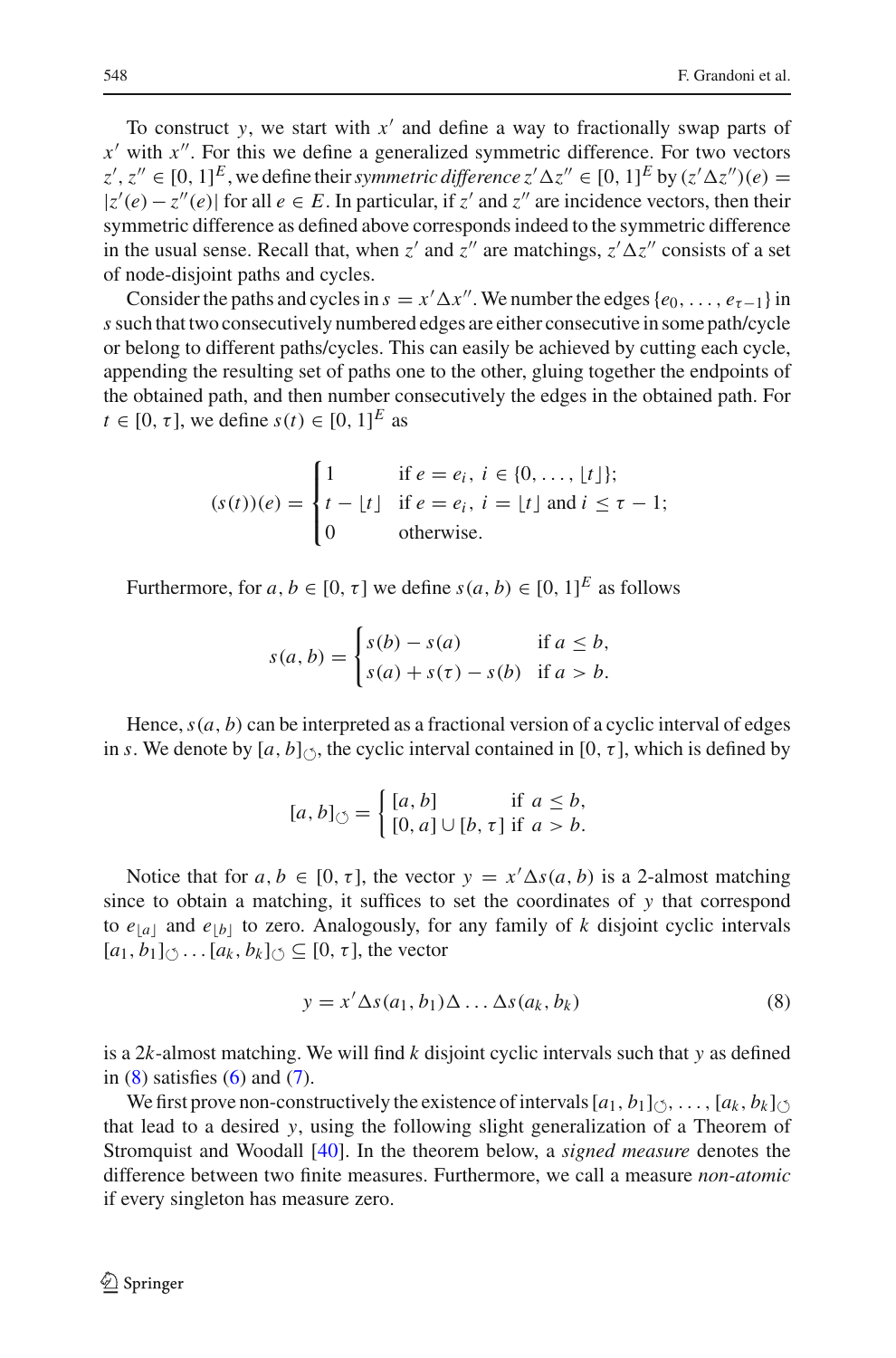**Theorem 4.7** Let  $d \geq 2$ , and let  $\mu_1, \ldots, \mu_d$  be non-atomic signed measures on [0, 1]. *For each*  $\lambda \in [0, 1]$  *there is a set*  $K_{\lambda} \subseteq [0, 1]$  *that is the union of at most d* − 1 *circular intervals of* [0, 1] *and satisfies*  $\mu_i(K_\lambda) = \lambda \mu_i([0, 1])$   $\forall i \in \{1, ..., d\}$ *.* 

The difference between Theorem [4.7](#page-23-1) and [\[40,](#page-29-23) Theorem 1] is that we allow for signed measures instead of usual measure. Even though Theorem [4.7](#page-23-1) is a direct generalization of Stromquist and Woodall's Theorem, for completeness, we provide a proof in Sect. [4.3.2.](#page-26-0) Notice that Theorem [4.7](#page-23-1) could be equivalently stated for the interval [0,  $\tau$ ] instead of [0, 1]. Based on Theorem [4.7](#page-23-1) we obtain the following.

<span id="page-24-2"></span>**Theorem 4.8** *There exist k disjoint cyclic intervals*  $[a_1, b_1]$   $\circ$ ,  $\dots$ ,  $[a_k, b_k]$   $\circ$   $\subseteq$   $[0, \tau]$ *, some of which may be empty, such that the vector*

$$
y = x' \Delta s(a_1, b_1) \Delta \dots \Delta s(a_k, b_k)
$$

*satisfies* [\(6\)](#page-22-0) *and* [\(7\)](#page-22-0)*.*

*Proof* We define the following  $k + 1$  signed measures  $\mu_1, \ldots, \mu_{k+1}$  on [0, τ] by providing their values on subintervals of [0,  $\tau$ ]. For [a, b)  $\subseteq$  [0,  $\tau$ ], let

$$
\mu_i([a, b)) = (\ell^i)^T (x' \Delta s(a, b) - x') \quad \forall i \in \{1, ..., k\},
$$
  

$$
\mu_{k+1}([a, b)) = w^T (x' \Delta s(a, b) - x').
$$

In particular, for any cyclic interval  $[a, b]$   $\circ$   $\subseteq$   $[0, \tau]$ ,  $\mu_i([a, b]$  $\circ$ ) and  $\mu_{k+1}([a, b]$  $\circ$ ) measure the change in the *i*th length and weight, respectively, when replacing *x* by  $x' \Delta s(a, b)$ . More generally, for *k* disjoint cyclic intervals  $[a_1, b_1]$ <sub>○</sub>, ...,  $[a_k, b_k]$ <sub>○</sub> and the vector

$$
y = x \Delta s(a_1, b_1) \Delta \dots \Delta s(a_k, b_k), \tag{9}
$$

<span id="page-24-1"></span><span id="page-24-0"></span>we have

$$
(\ell^i)^T y = (\ell^i)^T x' + \mu_i (\cup_{j=1}^k [a_j, b_j] \circlearrowleft) \quad i \in \{1, ..., k\},
$$
  

$$
\mathbf{w}^T y = \mathbf{w}^T x' + \mu_{k+1} (\cup_{j=1}^k [a_j, b_j] \circlearrowleft). \tag{10}
$$

Furthermore, it is easy to check that  $\mu_i$  for  $i \in \{1, \ldots, k+1\}$  are non-atomic signed measures. Hence, using Theorem [4.7](#page-23-1) with  $\lambda = 1 - \alpha$ , there exist disjoint circular intervals  $[a_1, b_1]$ <sub> $\circlearrowleft$ </sub>, ...,  $[a_k, b_k]$ <sub> $\circlearrowleft$ </sub>  $\subseteq$  [0,  $\tau$ ] such that

$$
\mu_i(\cup_{j=1}^k [a_j, b_j]_{\circlearrowleft}) = (1 - \alpha)\mu_i([0, \tau]) \quad \forall i \in \{1, \ldots, k+1\}.
$$

Consider *y* being defined as in [\(9\)](#page-24-0) for those intervals. Then combining the above equality with  $(10)$  we obtain

$$
(\ell^i)^T y = (\ell^i)^T x' + (1 - \alpha) \mu_i([0, \tau])
$$
  
= 
$$
(\ell^i)^T x' + (1 - \alpha) (\ell^i)^T (x'' - x')
$$
  
= 
$$
(\ell^i)^T (\alpha x' + (1 - \alpha) x''), \quad \forall i \in \{1, ..., k\},
$$

 $\mathcal{D}$  Springer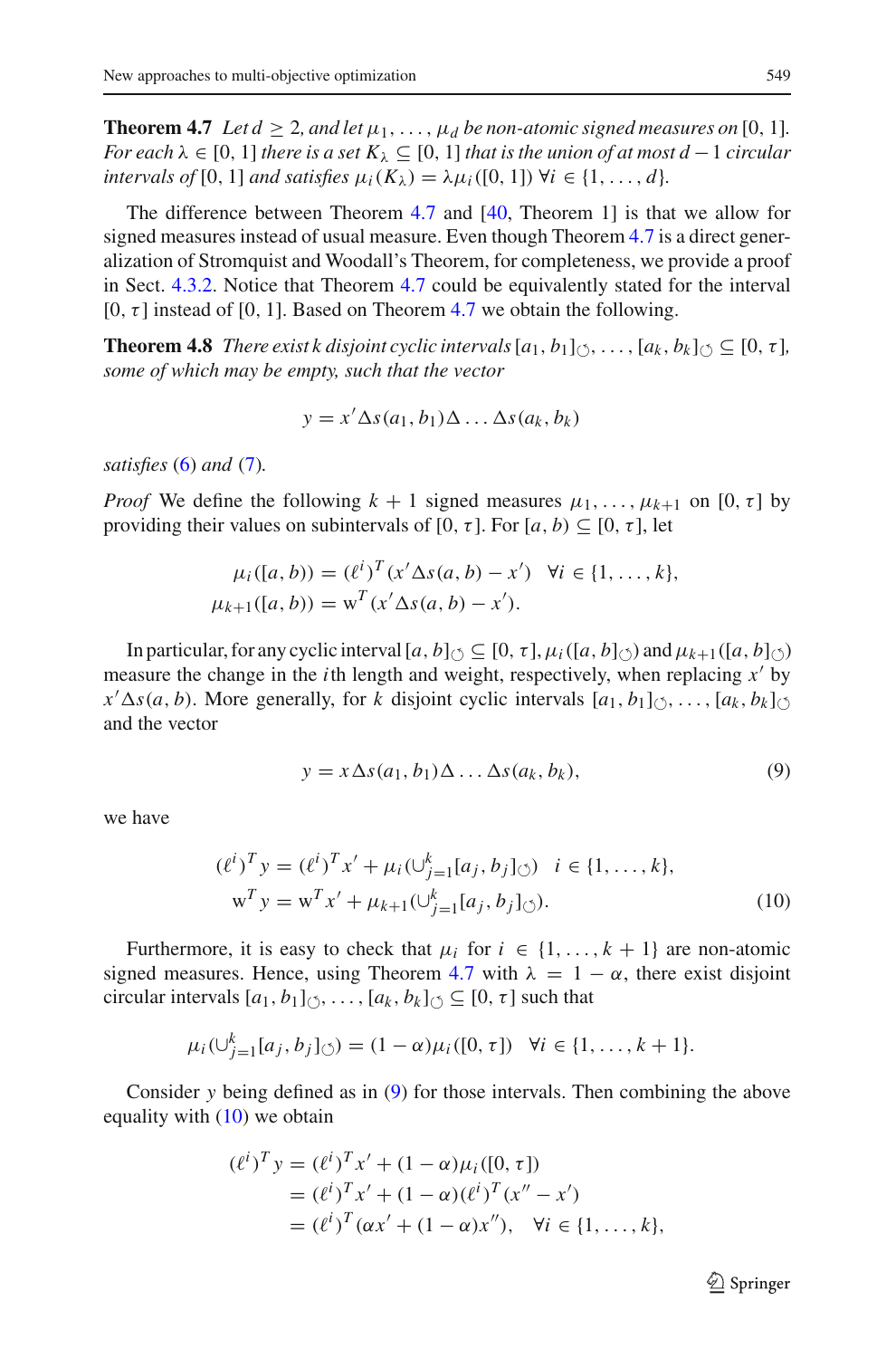and similaly,

$$
wT y = wT x' + (1 - \alpha) w([0, \tau])
$$
  
= w<sup>T</sup> x' + (1 - \alpha) w<sup>T</sup> (x'' - x')  
= w<sup>T</sup> (\alpha x' + (1 - \alpha) x''),

as desired.  $\Box$ 

<span id="page-25-0"></span>**Theorem 4.9** *A set of k cyclic intervals as described in Theorem [4.8](#page-24-2) can be found efficiently.*

*Proof* Notice that we can efficiently guess  $|a_i|$  and  $|b_j|$  for  $j \in \{1, ..., k\}$  for a set of cyclic intervals  $[a_1, b_1]_0, \ldots, [a_k, b_k]_0 \subseteq [0, \tau]$  guaranteed to exist by Theorem [4.8.](#page-24-2) More precisely, there are only  $O(\tau^{2k})$  possibilities. Since  $\tau$  is bounded by the number of vertices and *k* is a constant, this is polynomial. Futhermore, when the integer part of  $a_i$ ,  $b_i$  for  $j \in \{1, ..., k\}$  is fixed, then the vector

$$
y = x' \Delta s(a_1, b_1) \Delta \dots \Delta s(a_k, b_k)
$$

is linear in the  $a_j$ 's and  $b_j$ 's. Therefore  $(\ell^i)^T y$  for  $i \in \{1, ..., k\}$  and  $w^T y$  are linear in the  $a_j$ 's and  $b_j$ 's. Hence, finding values of the  $a_j$ 's and  $b_j$ 's, with predetermined integer parts, such that the resulting *y* satisfies [\(6\)](#page-22-0) and [\(7\)](#page-22-0), reduces to solving a constant-size linear problem, which can be done in constant time.

Summarizing the above discussion, we get the following.

**Corollary 4.10** *There is an efficient procedure* **MERGE(** $\alpha$ ,  $x'$ ,  $1 - \alpha$ ,  $x''$ ), *that for*  $\alpha \in$ [0, 1], and  $x'$ ,  $x'' \in M$ , outputs a matching y satisfying [\(6\)](#page-22-0) and [\(7\)](#page-22-0).

This finishes the description of the algorithm in Fig. [4](#page-20-0) and implies together with Theorem [4.5](#page-20-1) the following.

**Corollary 4.11** *The algorithm described in Fig. [4](#page-20-0) is an efficient procedure that returns a feasible matching y for k-BUDGETED MATCHING with*  $w^T y \geq w(OPT) \frac{(k+3)k^2}{k+1}$  W<sub>max</sub>.

To obtain a PTAS for *k*-BUDGETED MATCHING, it suffices to guess the  $\lceil \frac{(k+3)k^2}{(k+1)\epsilon} \rceil$ heaviest edges of an optimal solution before applying the algorithm in Fig. [4.](#page-20-0)

**Theorem 4.12** *Let*  $\epsilon > 0$ *. The following procedure is an efficient*  $(1 - \epsilon)$ *approximation for k-BUDGETED MATCHING.* 

- 1. *Guess the*  $\lceil \frac{(k+3)k^2}{(k+1)\epsilon} \rceil$  *heaviest edges*  $E_H$  *of an optimal solution, and reduce the problem correpondingly.*
- 2. *Apply the algorithm in Fig. [4](#page-20-0) to the reduced problem to get a matching EL .*
- 3. *Return*  $E_H \cup E_L$ .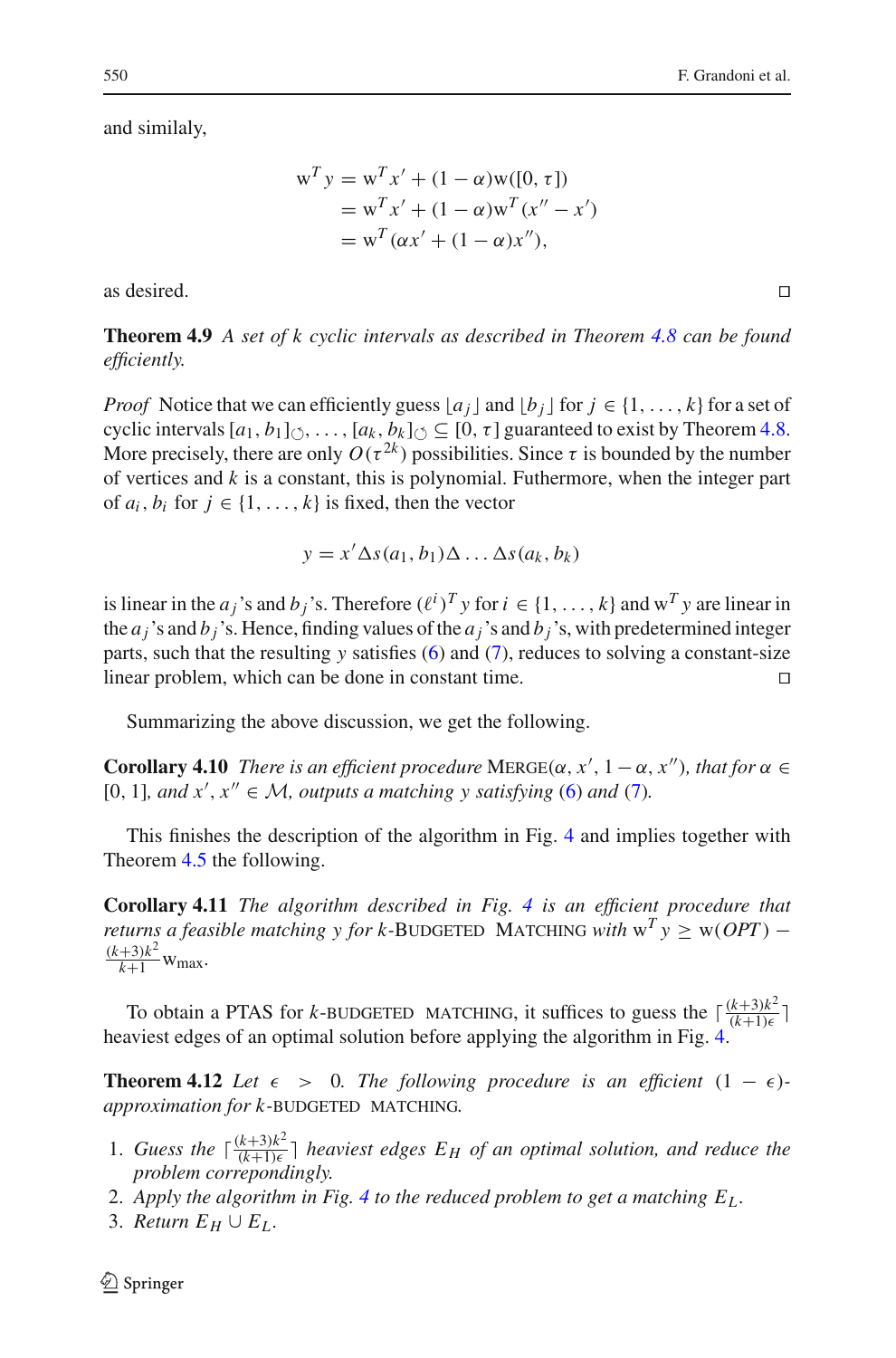*Proof* Efficiency and feasibility is obvious. We have to show  $w(E_H \cup E_L) \geq (1 \epsilon$ )w(*OPT*). Let w<sub>max</sub> be the maximum weight of an edge in the reduced problem. Since, to build the reduced problem, we remove all edges of weight strictly larger then the smallest weight in  $E_H$ , we have

$$
w'_{\max} \le w(e) \quad \forall e \in E_H. \tag{11}
$$

Furthermore, let  $OPT'$  be an optimal solution in the reduced problem. Clearly

$$
w(OPT) = w(E_H) + w(OPT'). \tag{12}
$$

Hence,

$$
w(E_H \cup E_L) = w(E_H) + w(E_L) \stackrel{Cor. (4.11)}{\geq} w(E_H) + w(OPT') - \frac{(k+3)k^2}{k+1} w'_{\text{max}}
$$
  

$$
\stackrel{(11)}{\geq} w(E_H) + w(OPT') - \epsilon w(E_H) \geq (1 - \epsilon)(w(E_H) + w(OPT'))
$$
  

$$
\stackrel{(12)}{=} (1 - \epsilon)w(OPT).
$$

 $\Box$ 

For completeness, the following section shows how Theorem [4.7](#page-23-1) is obtained by following the proof of Stromquist and Woodall [\[40,](#page-29-23) Theorem 1].

#### <span id="page-26-0"></span>*4.3.2 A generalization of a theorem by Stromquist and Woodall*

To prove Theorem [4.7](#page-23-1) we use the same proof technique as [\[40](#page-29-23)] with the only difference that we replace the classical version of the Ham Sandwich Theorem by the following generalization.

<span id="page-26-1"></span>**Theorem 4.13** (Generalized Ham Sandwich Theorem) *Suppose we are given d signed measures*  $\mu_1, \ldots, \mu_d$  *on*  $\mathbb{R}^d$  *that vanish on any hyperplane, then there exists a (possible degenerate) halfspace H in* R*<sup>d</sup> such that*

$$
\mu_i(H) = \frac{1}{2}\mu_i(\mathbb{R}^d) \quad \forall i \in \{1,\ldots,d\},
$$

*where a degenerate halfspace is either* ∅ *or* R*<sup>d</sup> .*

Theorem [4.13](#page-26-1) with the additional requirement of the  $\mu_i$  being absolutely continuous was proven in [\[2](#page-28-12)]. Their proof follows a standard approach used in [\[41\]](#page-29-24) to show the classic Ham Sandwich Theorem for (unsigned) measures, which is based on the Borsuk-Ulam Theorem [\[3\]](#page-28-13). However, the proof presented in [\[2](#page-28-12)] actually shows Theorem [4.13,](#page-26-1) and was only stated in a slightly weaker form requiring absolute continuity of the measures.

For completeness, we replicate the proof of Stromquist and Woodall, in a slightly generalized version that uses Theorem [4.13,](#page-26-1) to show Theorem [4.7.](#page-23-1)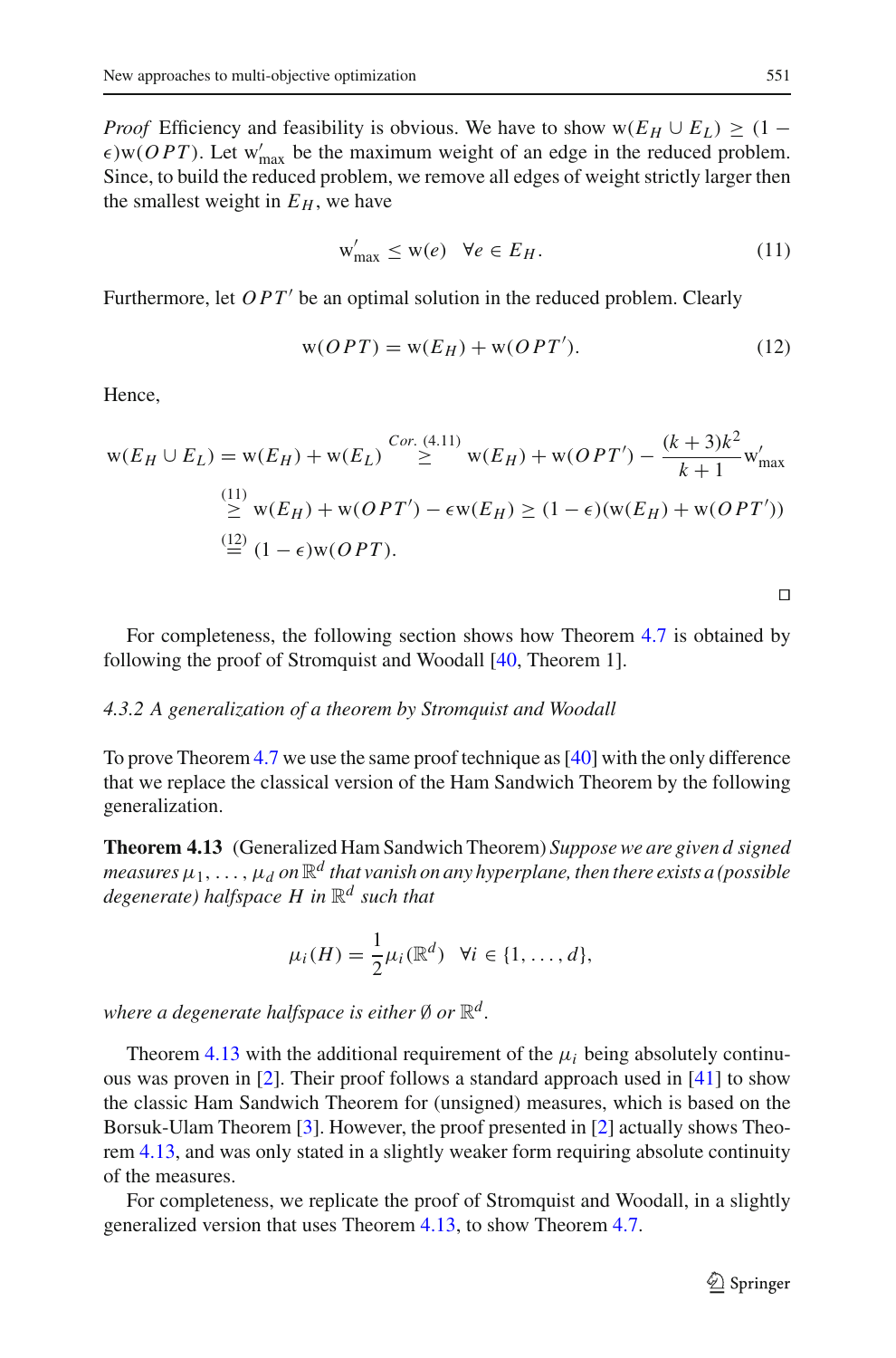*Proof* (of Theorem [4.7,](#page-23-1) following [\[40\]](#page-29-23)) We denote by  $A \subseteq [0, 1]$  the values of  $\lambda \in$  $[0, 1]$  for which the statement is true. We have to show that  $A = [0, 1]$ . This will follow from the following four statements:

(a) 1 ∈ *A*, (b)  $\lambda \in A \Rightarrow (1 - \lambda) \in A$ , (c)  $\lambda \in A \Rightarrow \frac{1}{2}\lambda \in A$ , (d) *A* is closed.

Statement (a) follows by choosing  $K_1 = [0, 1]$ , and (b) by setting  $K_{1-\lambda}$  $[0, 1]\ X_\lambda$ . Furthermore,(d) follows by observing that the space of the unions of *d* − 1 intervals is compact in a suitable topology, hence, for any sequence of  $\lambda$ 's in A, the corresponding  $K_{\lambda}$ 's converge. It remains to prove (c).

Fix  $\lambda \in A$  and let  $K_{\lambda} \subseteq [0, 1]$  be a union of  $d - 1$  cyclic intervals of [0, 1] such that  $\mu^{i}(K_{\lambda}) = \lambda \mu^{i}(\mathbb{R}^{d})$  for  $i \in \{1, ..., d\}$ . If  $K_{\lambda} \neq [0, 1]$ , we can assume that the origin is not contained in  $K_{\lambda}$ , for otherwise, we can simply reparameterize the circular interval [0, 1]. Let  $f : [0, 1) \rightarrow \mathbb{R}^n$  be defined by

$$
f(t)=(t, t^2, \ldots, t^d).
$$

We will apply the generalized Ham Sandwich Theorem [4.13](#page-26-1) to a family of measures with support included in the image of *f* . More precisely, we define *d* measures  $v_1, \ldots, v_d$  on  $\mathbb{R}^d$  by

$$
\nu_i(B) = \mu_i(f^{-1}(B) \cap K_\lambda) \quad \forall i \in \{1, ..., d\}, B \subseteq \mathbb{R}^d \text{ Borel set.}
$$

Notice that  $\nu_i(\mathbb{R}^d) = \mu_i(K_\lambda) = \lambda \mu_i(\mathbb{R}^d)$ , and  $\nu_i$  are signed measures. Furthermore, for any hyperplane *X* in  $\mathcal{R}^d$ ,  $f^{-1}(X)$  is a set of size at most *d*, and since the measures  $\mu_i$  are non-atomic, this implies  $\nu_i(X) = 0$ . Hence, we can apply the Gener-alized Ham Sandwich Theorem [4.13](#page-26-1) to obtain that there exists a halfspace  $H \subset \mathbb{R}^d$ such that  $v_i(H) = \frac{\lambda}{2}\mu_i(\mathbb{R}^d)$  for  $i \in \{1, ..., d\}$ . Let *X* be the hyperplane that is the boundary of *H*. Consider the complementary halfspace  $\overline{H}$  of *H*, i.e,  $\overline{H} \cap H = X$ .

Since  $\nu_i(\mathbb{R}^d) = \lambda \mu_i(\mathbb{R}^d)$  for  $i \in \{1, ..., d\}$ , we also have  $\nu_i(\overline{H}) = \frac{\lambda}{2} \mu_i(\mathbb{R}^d)$  for  $i \in \{1, \ldots, d\}$ . We will show that one can choose  $K_{\frac{\lambda}{2}}$  to be either  $K^H := f^{-1}(H) \cap K_{\lambda}$ or  $K^{\overline{H}} := f^{-1}(\overline{H}) \cap K_{\lambda}$ . Notice that  $v_i(H) = v_i(\overline{H}) = \frac{\lambda}{2} \mu_i(\mathbb{R}^d)$  for  $i \in \{1, ..., d\}$ can be rephrased as

$$
\mu_i(K^H) = \mu_i(K^{\overline{H}}) = \frac{\lambda}{2} \mu_i(\mathbb{R}^d) \quad \forall i \in \{1, \ldots, d\}.
$$

Hence, both  $K^H$  and  $K^{\overline{H}}$  have the desired mass with respect to the measures  $\mu_1, \ldots, \mu_d$ . It remains to show that one of them is a union of at most *d* intervals.

Since  $|f^{-1}(X) \cap K_\lambda|$  ≤ *d*, the ≤ *d* intervals of  $K_\lambda$  are hit in at most *d* points by  $f^{-1}(X)$ , thus subdividing  $K_\lambda$  into at most  $2d + 1$  intervals. These intervals are partitioned by  $K^H$  and  $K^{\overline{H}}$ . Hence, indeed, either  $K^H$  or  $K^{\overline{H}}$  is the union of at most *d* intervals. □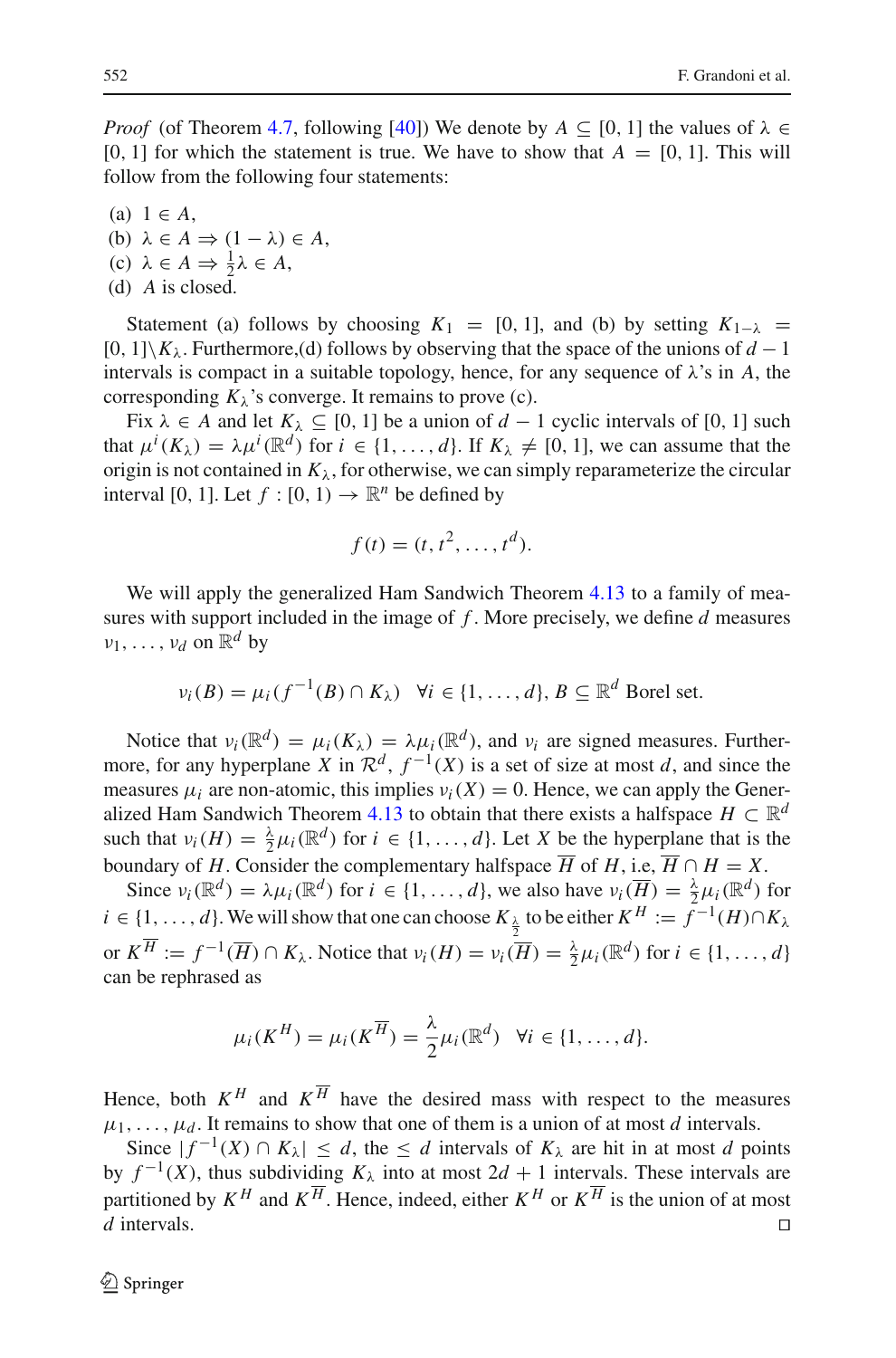# 4.4 Conclusions

We presented approximation algorithm for a variety of multi-budgeted problems. A main drawback of the procedures presented here is the quite high dependence of the running time on the (constant) number of budgets. It is an interesting question whether FPTASs can be designed for problems presented in this paper, as for example *k*-budgeted matching. The main reason why the presented procedures do not lead to FPTASs is the use of guessing steps. This includes the guessing of a number of element that depends on *k*, which is a typical preprocessing step in our algorithms. Furthermore, for the *k*-BUDGETED MATCHING problem, we use a further guessing step in the proof of Theorem [4.9](#page-25-0) to find a good set of cyclic intervals. It could be of independent interest to find a more efficient algorithm that returns the intervals claimed by Theorem [4.8.](#page-24-2) This may be approached by seeking a constructive proof of the Generalized Ham Sandwich Theorem (Theorem [4.13\)](#page-26-1) for the special setting that we need in the proof of Theorem [4.7.](#page-23-1)

**Acknowledgments** We are grateful to Christian Reitwießner and Maximilian Witek for pointing us to the paper of Stromquist and Woodall [\[42](#page-29-6)]. Furthermore, we are thankful to the two anonymous referees, whose comments and suggestions considerably improved the presentation of this paper. F. Grandoni: Partially supported by the ERC Starting Grant NEWNET 279352. R. Ravi: Supported in part by NSF grant CCF-0728841. R. Zenklusen: Supported by Swiss National Science Foundation Grant PBEZP2-129524, by NSF Grants CCF-1115849 and CCF-0829878, and by ONR Grants N00014-11-1-0053 and N00014-09-1-0326.

# <span id="page-28-0"></span>**References**

- 1. Aggarwal, V., Aneja, Y.P., Nair, K.P.K.: Minimal spanning tree subject to a side constraint. Comput. Oper. Res. **9**, 287–296 (1982)
- <span id="page-28-12"></span>2. Akopyan, A., Karasev, R.: Cutting the same fraction of several measures. Discret. Comput. Geom. **49**(2), 402–410 (2013)
- <span id="page-28-13"></span>3. Borsuk, U.: Drei Sätze über. die *n*-dimensionale euklidische Sphäre. Fundam. Math. **20**, 170–190 (1933)
- <span id="page-28-7"></span>4. Bansal, N., Khandekar, R., Nagarajan, V.: Additive Guarantees for Degree Bounded Directed Network Design. In: STOC, pages 769–778 (2008)
- <span id="page-28-3"></span>5. Barahona, F., Pulleyblank, W.R.: Exact arborescences, matchings and cycles. Discret. Appl. Math. **16**(2), 91–99 (1987)
- <span id="page-28-1"></span>6. Berger, A., Bonifaci, V., Grandoni, F., Schäfer, G.: Budgeted matching and budgeted matroid intersection via the gasoline puzzle. Math. Program. **128**(1–2), 355–372 (2011)
- <span id="page-28-9"></span>7. Bilu, V., Goyal, V., Ravi, R., Singh M.: On the crossing spanning tree problem. In APPROX-RANDOM, pages 51–64 (2004)
- <span id="page-28-8"></span>8. Byrka, J., Grandoni, F., Rothvoss, T., Sanità L.: An Improved LP-Based Approximation for Steiner Tree. In: STOC, pages 583–592 (2010)
- <span id="page-28-4"></span>9. Camerini, P., Galbiati, G., Maffioli, F.: Random pseudo-polynomial algorithms for exact matroid problems. J. Algorithms **13**, 258–273 (1992)
- <span id="page-28-5"></span>10. Chekuri, C., Vondrák, J., Zenklusen, R.: Dependent randomized rounding for matroid polytopes and applications. In: FOCS, pages 575–584 (2010)
- <span id="page-28-10"></span>11. Chekuri, C., Vondrák, J., Zenklusen, R.: Multi-budgeted matchings and matroid intersection via dependent rounding. In: SODA, pages 1080–1097 (2011)
- <span id="page-28-6"></span>12. Correa, J.R., Levin, A.: Monotone covering problems with an additional covering constraint. Math. Oper. Res. **34**(1), 238–248 (2009)
- <span id="page-28-11"></span>13. Cunningham, W.H.: Testing membership in matroid polyhedra. J. Comb.Theory B **36**(2), 161–188 (1984)
- <span id="page-28-2"></span>14. Goemans, M.X.: Minimum Bounded Degree Spanning Trees. In: FOCS, pages 273–282 (2006)